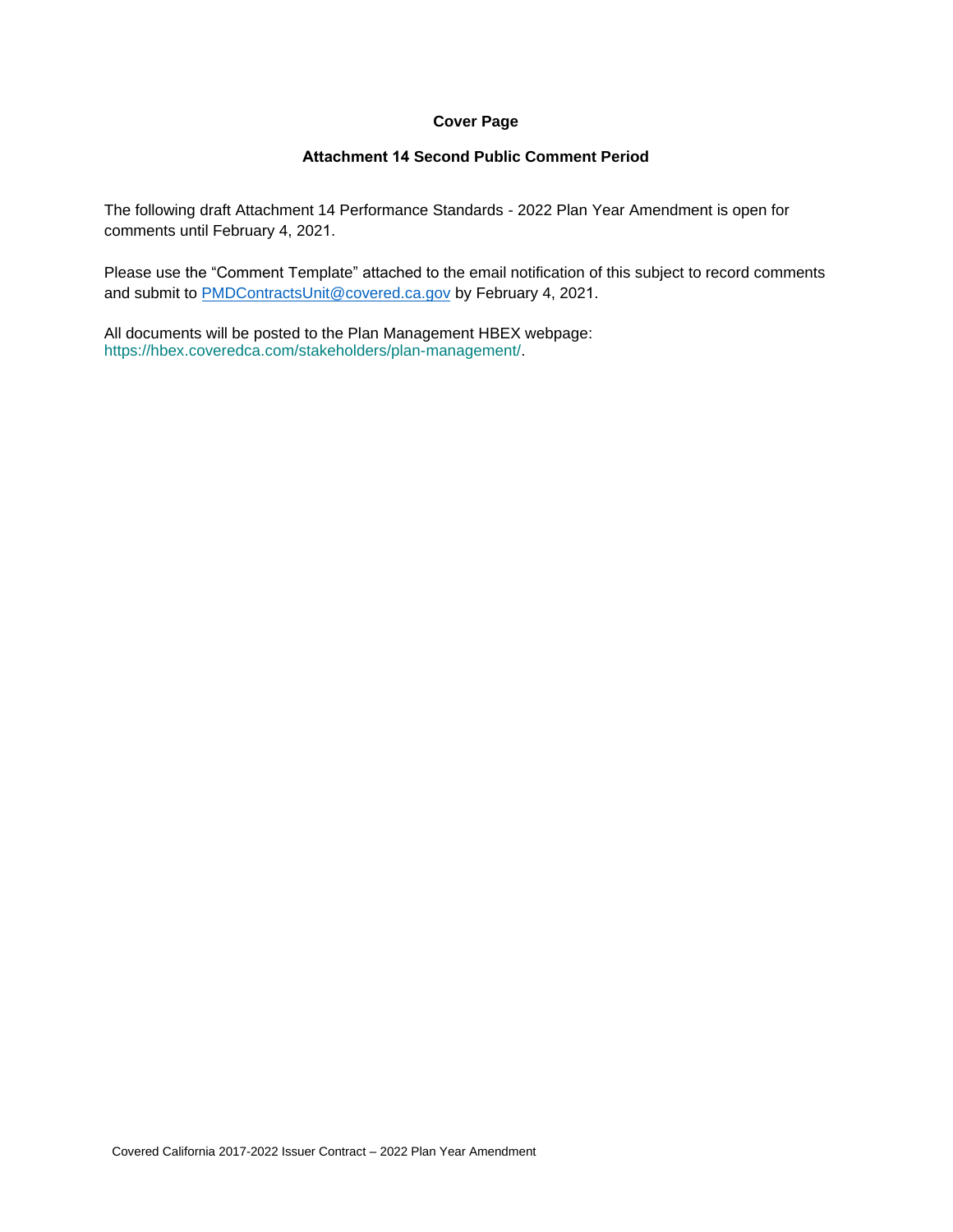#### **Attachment 14. Performance Standards**

During the term of this Agreement, Contractor shall meet or exceed the Performance Standards identified in this Attachment. For those Performance Standards with Penalties, Contractor shall be responsible for payment of penalties for Contractor's failure to meet the Performance Standards in accordance with the terms set forth in Section 6.1 of the Agreement and this Attachment 14. Contractor shall submit the data required by the Performance Standards by the date specified by Covered California. Some of the data required applies to a window of time. Some of the data represents a point in time. This measurement timing is described in more detail in the sections within this attachment.

Contractor shall monitor and track its performance each month against the Performance Standards and provide Covered California with a detailed Monthly Performance Report in a mutually-agreeable format. Contractor must report on Covered California business only and report Contractor's Enrollees in Covered California for the Individual Exchange separate from Contractor's Enrollees in Covered California for Small Business. Except as otherwise specified below in the Performance Standards Table, the reporting period for each Performance Standard shall be one calendar month. All references to days shall be calendar days and references to time of day shall be to Pacific Standard Time.

If Contractor fails to meet any Performance Standard in any calendar month (whether or not the failure is excused), Covered California may request and Contractor shall (a) investigate and report on the root cause of the problem; (b) develop a corrective action plan (where applicable); (c) to the extent within Contractor's control, remedy the cause of the performance failure and resume meeting the affected Performance Standards; (d) implement and notify Covered California of measures taken by Contractor to prevent recurrences, if the performance failure is otherwise likely to recur; and (e) make written recommendations to Covered California for improvements in Contractor's procedures.

As specified below, certain Performance Standards are subject to penalties. The total amount at risk is equal to ten percent (10%) of the total Participation Fee paid by Contractor in accordance with the terms set forth in Section 5.1.3 of the Agreement for the Individual Market (At-Risk Amount). Penalties will be determined on an annual basis at the end of each calendar year, based on Contractor's final year-end data for each Performance Standard. The amount of penalty will be reduced by any credit Contractor receives. In no event shall the total credits to Contractor exceed the total amount of the performance penalty owed to Covered California by Contractor.

Covered California will provide the Contractor an Initial Contractor Performance Standard Evaluation Report, covering preliminary year end data available, which Covered California will send to Contractor for review no later than February 28<sup>th</sup> of the following calendar year.

When the results of the Performance Standards are calculated, Covered California will provide Contractor with a Final Contractor Performance Standard Evaluation Report, along with an invoice, within 60 calendar days of receipt of the Performance Standards data requirements. Contractor shall remit payment to Covered California within 30 calendar days of receiving the Final Contractor Performance Measurement Evaluation Report and invoice.

If Contractor does not agree with either the Initial or Final Performance Standard Evaluation Report, Contractor may dispute the Report in writing within thirty (30) calendar days of receipt of that Report. The written notification of dispute shall provide a detailed explanation of the basis for the dispute. Covered California shall review and provide a written response to Contractor's dispute within thirty (30) calendar days of receipt of Contractor's notification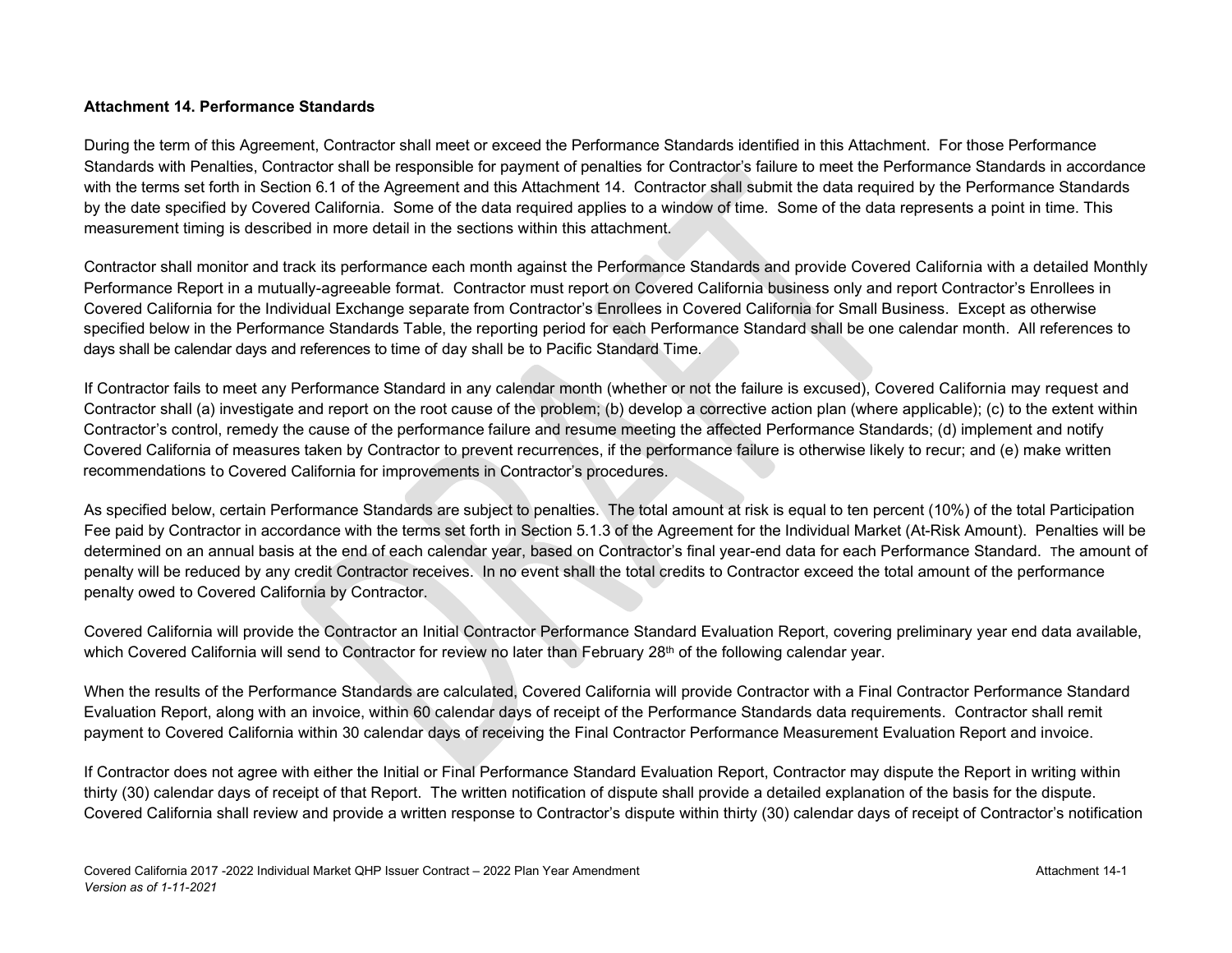of dispute. If the Contractor still disputes the findings of Covered California, Contractor may pursue additional remedies in accordance with Section 12.1 of the Agreement.

Contractor shall not be responsible for any failure to meet a Performance Standard if and to the extent that the failure is excused pursuant to Section 12.7 of the Agreement (Force Majeure), or the parties agree that the lack of compliance is due to Covered California's failure to properly or timely perform (or cause to be properly or timely performed) any responsibility, duty, or other obligation under this Agreement, provided that Contractor timely notifies Covered California of the problem and uses commercially reasonable efforts to perform and meet the Performance Standards notwithstanding Covered California's failure to perform or delay in performing.

If Contractor wishes to avail itself of one of these exceptions, Contractor must notify Covered California in its response to the performance report identifying the failure to meet such Performance Standard. This response must include: (a) the identity of the Performance Standard that is subject to the exception, and (b) the circumstances that gave rise to the exception in sufficient detail to permit Covered California to evaluate whether Contractor's claim of exception is valid. Notwithstanding anything to the contrary herein, in no event shall any failure to meet a Customer Satisfaction Performance Standard fall within an exception.

The Parties may adjust, suspend, or add Performance Standards from time to time, upon written agreement of the parties, without an amendment to this contract.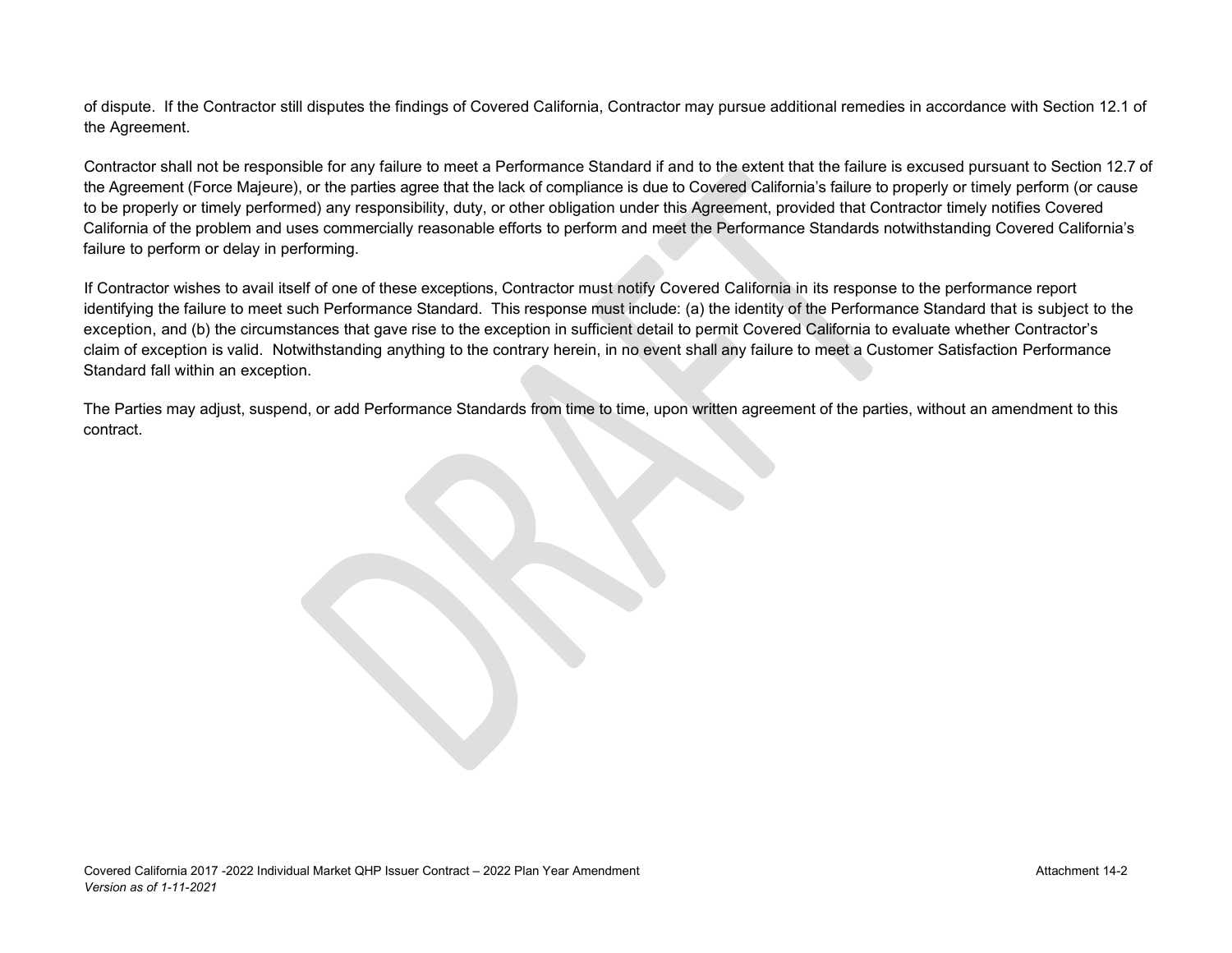# **Performance Standards and Expectations**

Covered California will create an Annual Report of Performance Standards and Expectations, displaying Contractor's final Plan Year 2022 performance in Performance Standards and Expectations, Standards 1.1 - 1.11, to be posted publicly on Covered California's website. Covered California will continue public reporting of its service level performance metrics.

| <b>Performance Standard</b> |                                                                                                                                                                                                                     | <b>Performance Requirements</b>                                                                                                                                                            | <b>Contractor</b><br><b>Must Submit</b><br>Data by the 10th<br>of the following<br>month | <b>Measurement Period</b>             |
|-----------------------------|---------------------------------------------------------------------------------------------------------------------------------------------------------------------------------------------------------------------|--------------------------------------------------------------------------------------------------------------------------------------------------------------------------------------------|------------------------------------------------------------------------------------------|---------------------------------------|
| 1.1                         | <b>Abandonment Rate</b><br><b>Expectation:</b> No more than 3% of incoming calls abandoned in a<br>calendar month.<br>Divide number of abandoned calls by the number of calls offered to a<br>phone representative. |                                                                                                                                                                                            | X                                                                                        | January 1, 2022-<br>December 31, 2022 |
| 1.2                         | <b>Service Level</b>                                                                                                                                                                                                | Expectation: 80% of calls answered in 30 seconds or less.                                                                                                                                  | X                                                                                        | January 1, 2022-<br>December 31, 2022 |
| 1.3                         | <b>Grievance Resolution</b>                                                                                                                                                                                         | Expectation: 95% of Covered California enrollee grievances resolved<br>within 30 days of initial receipt.                                                                                  | X                                                                                        | January 1, 2022-<br>December 31, 2022 |
| 1.4                         | <b>Covered California</b><br>member Email or<br><b>Written Inquiries</b><br><b>Answered and</b><br><b>Completed</b>                                                                                                 | Expectation: 90% of Covered California member email or written<br>inquiries not relating to Urgent Access to Care issues answered and<br>completed within 15 business days of the inquiry. | X                                                                                        | January 1, 2022-<br>December 31, 2022 |
| 1.5                         | <b>ID Card Processing</b><br><b>Time</b>                                                                                                                                                                            | Expectation: 99% of ID cards issued within 10 business days of<br>receiving complete and accurate enrollment information and binder<br>payment for a specific consumer(s).                 | X                                                                                        | January 1, 2022-<br>December 31, 2022 |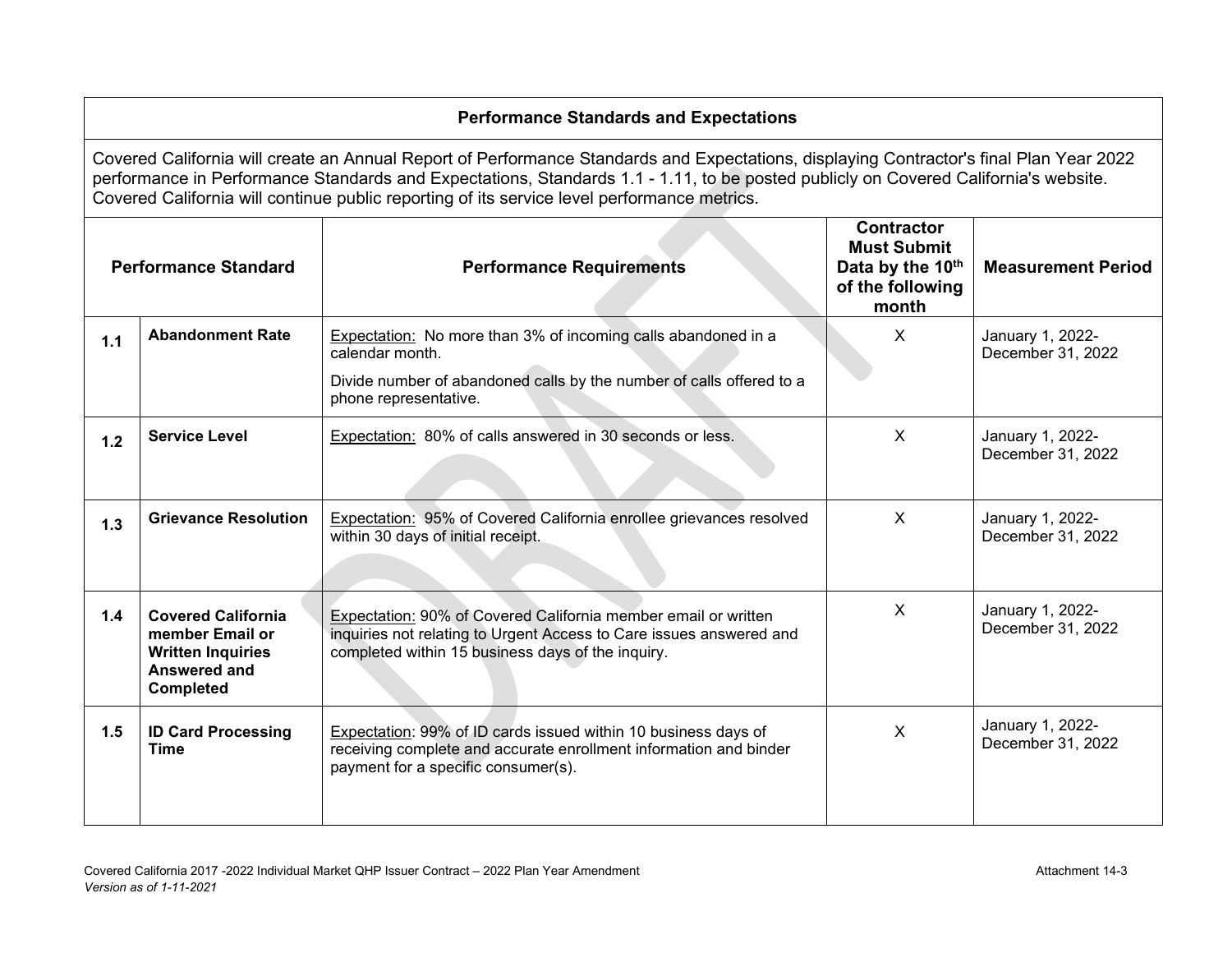|                                                                | <b>Performance Standards and Expectations</b>                                             |                                                                                                                                                                                                                                                        |                                                                                          |                                                                                                            |  |
|----------------------------------------------------------------|-------------------------------------------------------------------------------------------|--------------------------------------------------------------------------------------------------------------------------------------------------------------------------------------------------------------------------------------------------------|------------------------------------------------------------------------------------------|------------------------------------------------------------------------------------------------------------|--|
| <b>Performance Standard</b><br><b>Performance Requirements</b> |                                                                                           |                                                                                                                                                                                                                                                        | <b>Contractor</b><br><b>Must Submit</b><br>Data by the 10th<br>of the following<br>month | <b>Measurement Period</b>                                                                                  |  |
| 1.6                                                            | <b>Implementation of</b><br><b>Appeals Decisions</b>                                      | Expectation: 90% of Administrative Law Judge decisions will be<br>implemented within ten (10) days of Contractor's receipt of all<br>necessary data elements from Covered California required to<br>implement the appeals decision.                    | X                                                                                        | January 1, 2022-<br>December 31, 2022                                                                      |  |
| 1.7                                                            | 834 Processing                                                                            | Expectation: Covered California will receive a TA1 or 999 file, or both<br>as appropriate within three business days of receipt of the 834<br>transaction 95% of the time.                                                                             |                                                                                          | Plan Year 2022, 834<br>transactions will begin<br>with renewals.<br>October 1, 2021 -<br>December 31, 2022 |  |
| 1.8                                                            | 834 Generation -<br><b>Effectuation and</b><br><b>Cancellation</b><br><b>Transactions</b> | Expectation:<br>Covered California will successfully receive and process effectuation,<br>and cancellation 834 transactions within 60 days from either the<br>coverage effective date or transaction timestamp, whichever is later<br>95% of the time. |                                                                                          | Plan Year 2022 834<br>transactions will begin<br>with renewals.<br>October 1, 2021 -<br>December 31, 2022  |  |
| 1.9                                                            | 834 Generation -<br><b>Termination</b><br><b>Transactions</b>                             | Expectation:<br>Covered California will receive termination 834 transactions within ten<br>days of the grace period expiration 95% of the time.                                                                                                        |                                                                                          | Plan Year 2022 834<br>transactions will begin<br>with renewals.<br>October 1, 2021 -<br>December 31, 2022  |  |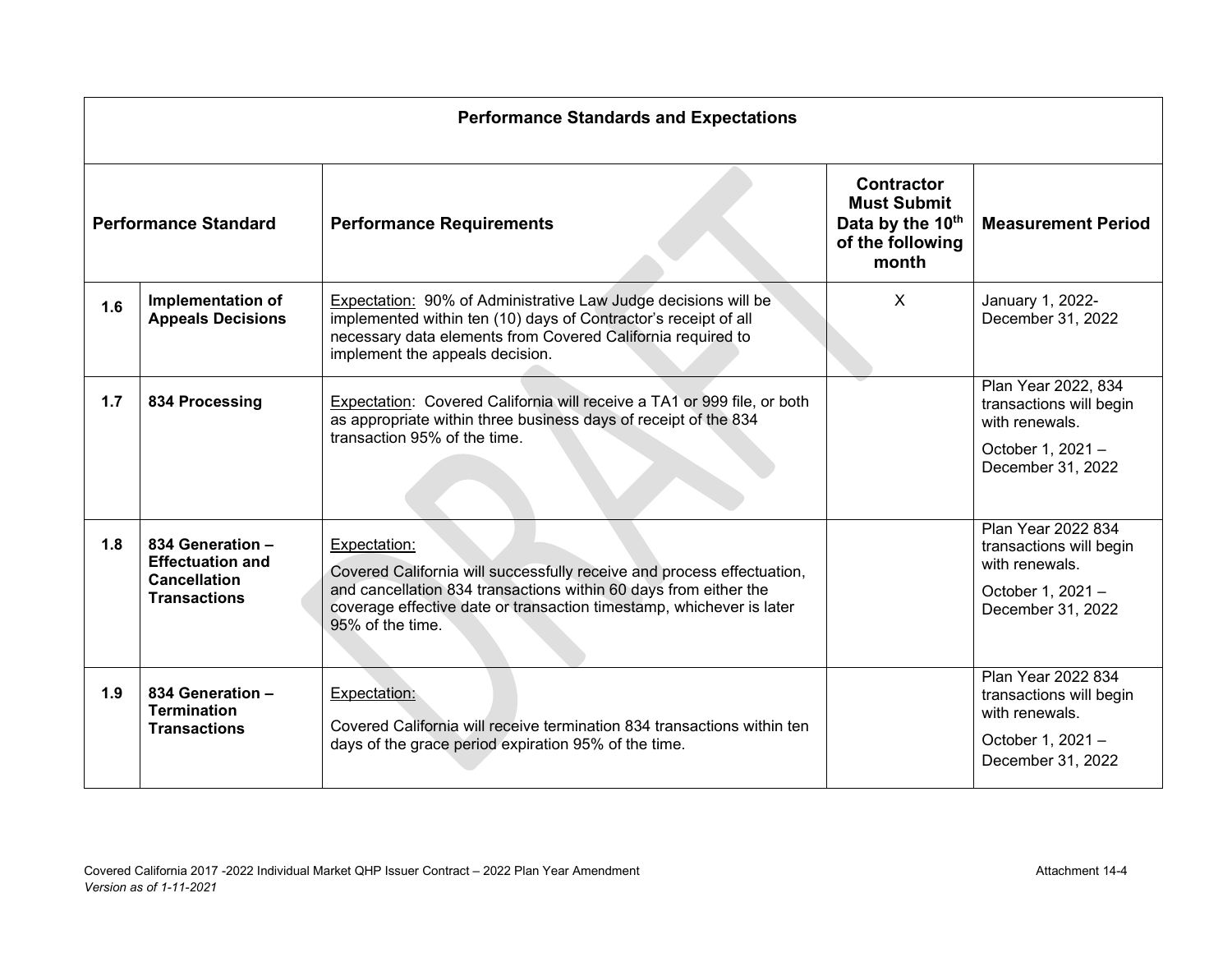| <b>Performance Standard</b> |                                              | <b>Performance Requirements</b>                                                                                                                                                                                                                                                                                                                                                            | <b>Contractor</b><br><b>Must Submit</b><br>Data by the 10th<br>of the following<br>month | <b>Measurement Period</b>             |
|-----------------------------|----------------------------------------------|--------------------------------------------------------------------------------------------------------------------------------------------------------------------------------------------------------------------------------------------------------------------------------------------------------------------------------------------------------------------------------------------|------------------------------------------------------------------------------------------|---------------------------------------|
| 1.10                        | <b>Reconciliation</b><br><b>Process</b>      | <b>Expectation:</b> Covered California shall receive a comparison<br>reconciliation extract in accordance with the file validations and<br>resolution timelines, as mutually agreed upon in the Reconciliation<br>Process Guide (Extranet, Data Home, Contractor's folder) 90% of the<br>time for accuracy and timeliness.                                                                 |                                                                                          | January 1, 2022-<br>December 31, 2022 |
| 1.11                        | <b>Provider Directory</b><br>Data Submission | Expectation: Full and regular submission of provider data according to<br>the standards outlined in the Performance Standard contract specific<br>to contract Section 3.4.4. Submissions occur every month pursuant<br>to the submission schedule (Extranet, Plan Home, Resources,<br>Provider Directory Resources, Covered California Provider Data<br>Submission Schedule Current Year). |                                                                                          | January 1, 2022-<br>December 31, 2022 |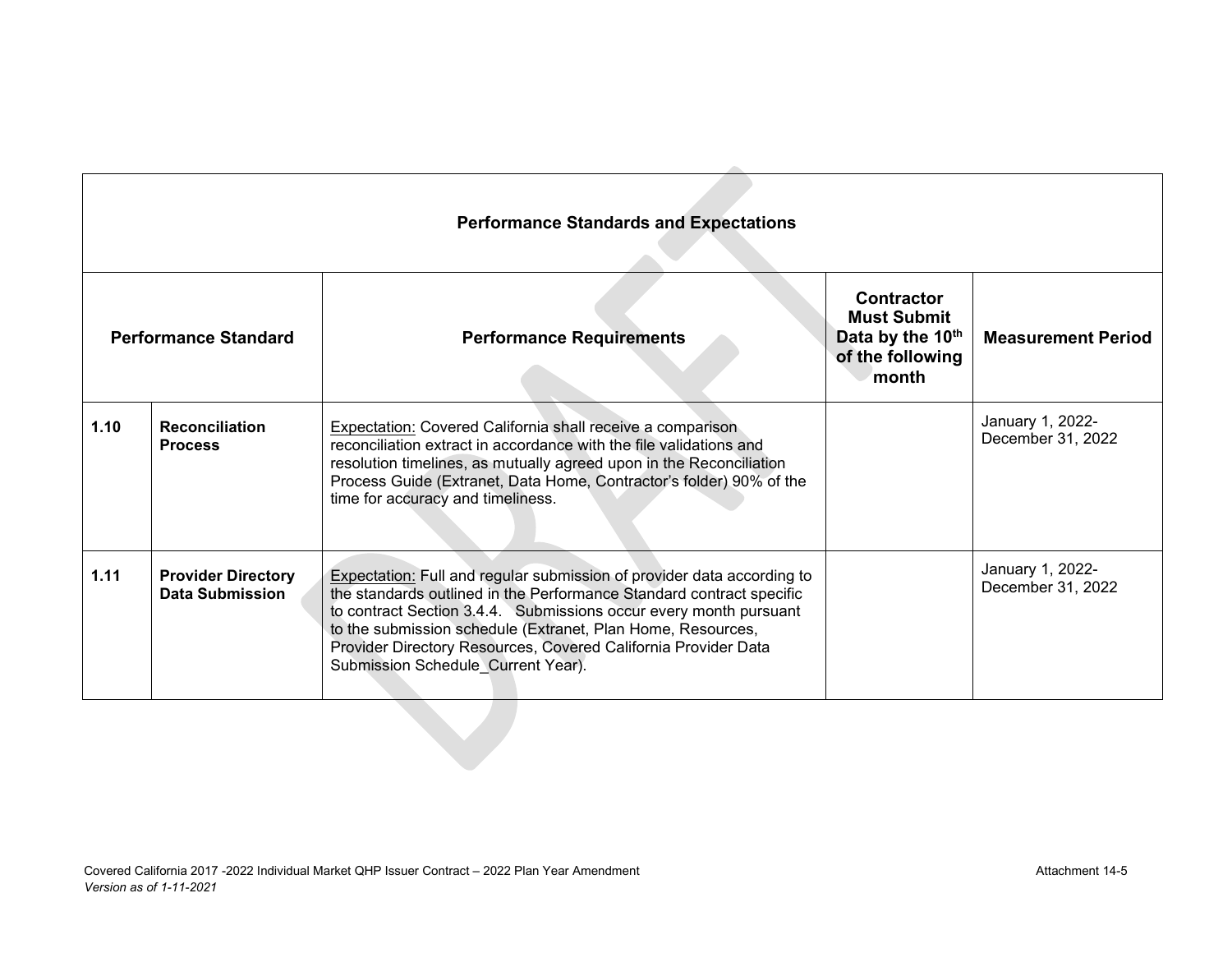| <b>Performance Standards and Expectations</b> |                                                                                        |                                                                                                                                                                                                                                                                                                                                                                                                                                                                                                                                                                                                                                             |                                                                                          |                                       |
|-----------------------------------------------|----------------------------------------------------------------------------------------|---------------------------------------------------------------------------------------------------------------------------------------------------------------------------------------------------------------------------------------------------------------------------------------------------------------------------------------------------------------------------------------------------------------------------------------------------------------------------------------------------------------------------------------------------------------------------------------------------------------------------------------------|------------------------------------------------------------------------------------------|---------------------------------------|
| <b>Performance Standard</b>                   |                                                                                        | <b>Performance Requirements</b>                                                                                                                                                                                                                                                                                                                                                                                                                                                                                                                                                                                                             | <b>Contractor</b><br><b>Must Submit</b><br>Data by the 10th<br>of the following<br>month | <b>Measurement Period</b>             |
| 1.12                                          | <b>Essential</b><br><b>Community</b><br><b>Providers - Article</b><br>3, Section 3.3.3 | Expectation:<br>Contractor to demonstrate provider agreements with at least<br>$\mathbf{1}$ .<br>15% of 340B non-hospital providers in each applicable rating region.<br>2.<br>Contractor to demonstrate provider agreements that reflect a<br>mix of essential community providers (hospital and non-hospital)<br>reasonably distributed to serve the low-income, vulnerable, or<br>medically underserved populations.<br>Or meet<br>Alternate Standard Contractor requirements.<br>Refer to Article 3, Section 3.3.3.                                                                                                                     |                                                                                          | January 1, 2022-<br>December 31, 2022 |
| 1.13                                          | <b>Hospital Safety -</b><br>Attachment 7,<br><b>Article 10, Section</b><br>10.02       | Contractor shall adopt a payment strategy that places hospital<br>payments in Covered California networks either at risk or subject to a<br>bonus payment for quality performance Contractor may structure this<br>strategy according to its own priorities, with the exception that if the<br>Contractor uses readmissions measure, it shall not be the only<br>measure.<br>Contractor shall report on its strategy and progress on adoption of the<br>payment strategy annually.<br><b>Expectation:</b> At least 2% of payments to hospitals in Covered<br>California network(s) are at-risk for quality performance by year-end<br>2021. |                                                                                          | January 1, 2022-<br>December 31, 2022 |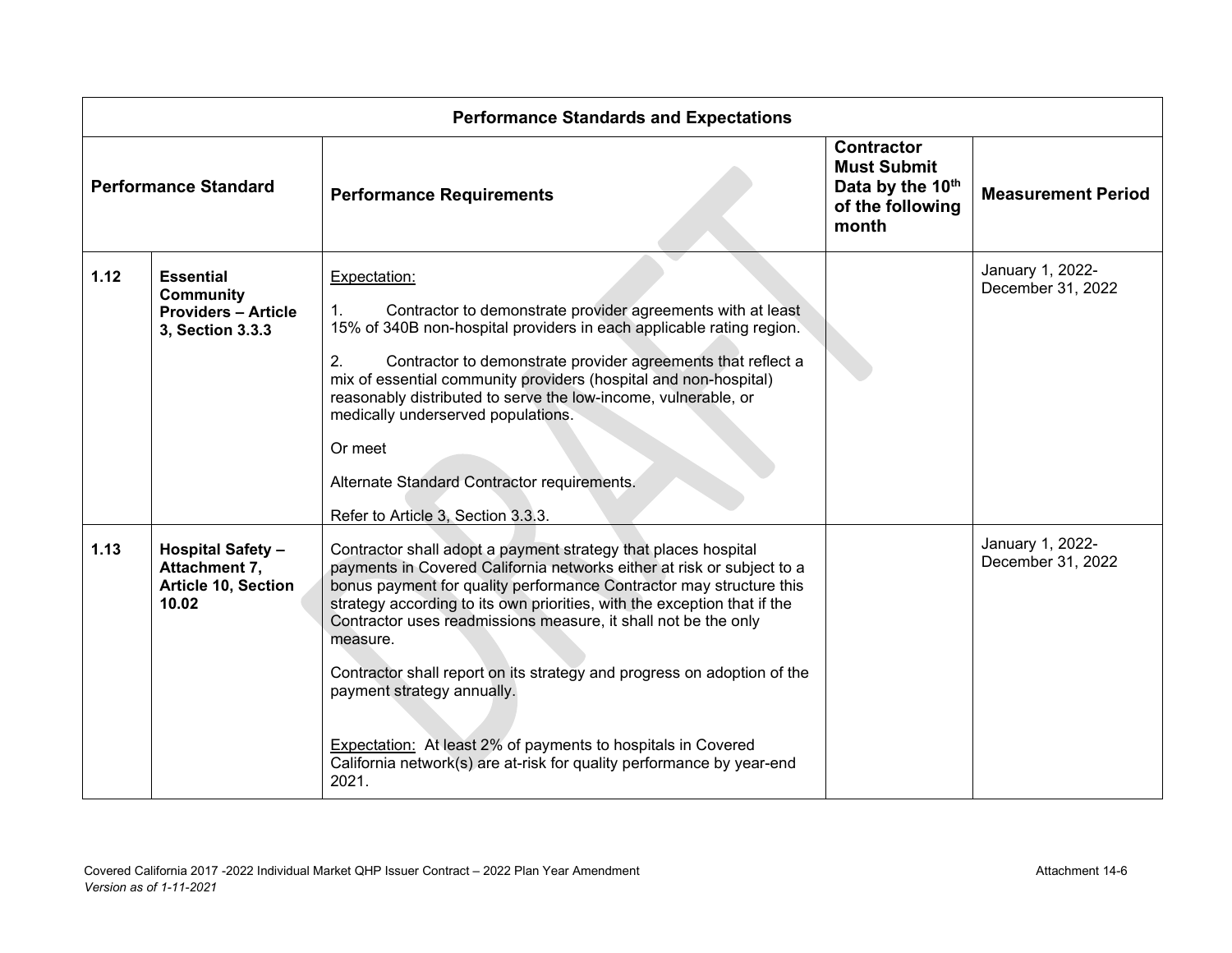#### **Health Evidence Initiative (HEI) Data**

Definitions for Performance Standard 2.1

Incomplete: A file or part of a file is missing, or critical data elements are not provided.

Irregular: Unexpected file or data element formatting, or record volumes or data element counts / sums deviate significantly from historical submission patterns for the data supplier.

Late: Data is submitted on a date later than the supplier's agreed-upon submission date (i.e., between the 5th and 15th of the month) plus five business days.

Non-Usable: HEI Vendor cannot successfully include submitted data in its database build, or HEI Vendor's or Covered CA's analysts determine that critical components of the submitted data cannot be used or relied upon in subsequent analytic work.

| <b>Performance Standard</b> |                                                                                           | <b>Performance Requirements</b>                                                                                                                                                                                                                     |
|-----------------------------|-------------------------------------------------------------------------------------------|-----------------------------------------------------------------------------------------------------------------------------------------------------------------------------------------------------------------------------------------------------|
| 2.1                         | <b>HEI Data Submission specific</b><br>to Attachment 7, Section 15.01<br>Data Submission. | Expectation: Full and regular submission of data according to the standards outlined in the Attachment 7<br>citations. The Contractor must work with Covered California and HEI vendor to ensure accuracy of data<br>variables on an ongoing basis. |
|                             | 10% of At-Risk Amount.                                                                    | Performance Levels:                                                                                                                                                                                                                                 |
|                             |                                                                                           | Incomplete, irregular, late or non-useable submission of HEI data: 3% penalty of total performance<br>requirement.                                                                                                                                  |
|                             |                                                                                           | Failure to submit required financials (e.g., allowed, copay, coinsurance, and deductible amounts) or dental<br>claims covered under medical benefits constitutes incomplete submission.                                                             |
|                             |                                                                                           | Full and regular submission according to the formats specified and useable by Covered California within 5<br>business days of each monthly reporting cycle: no penalty.                                                                             |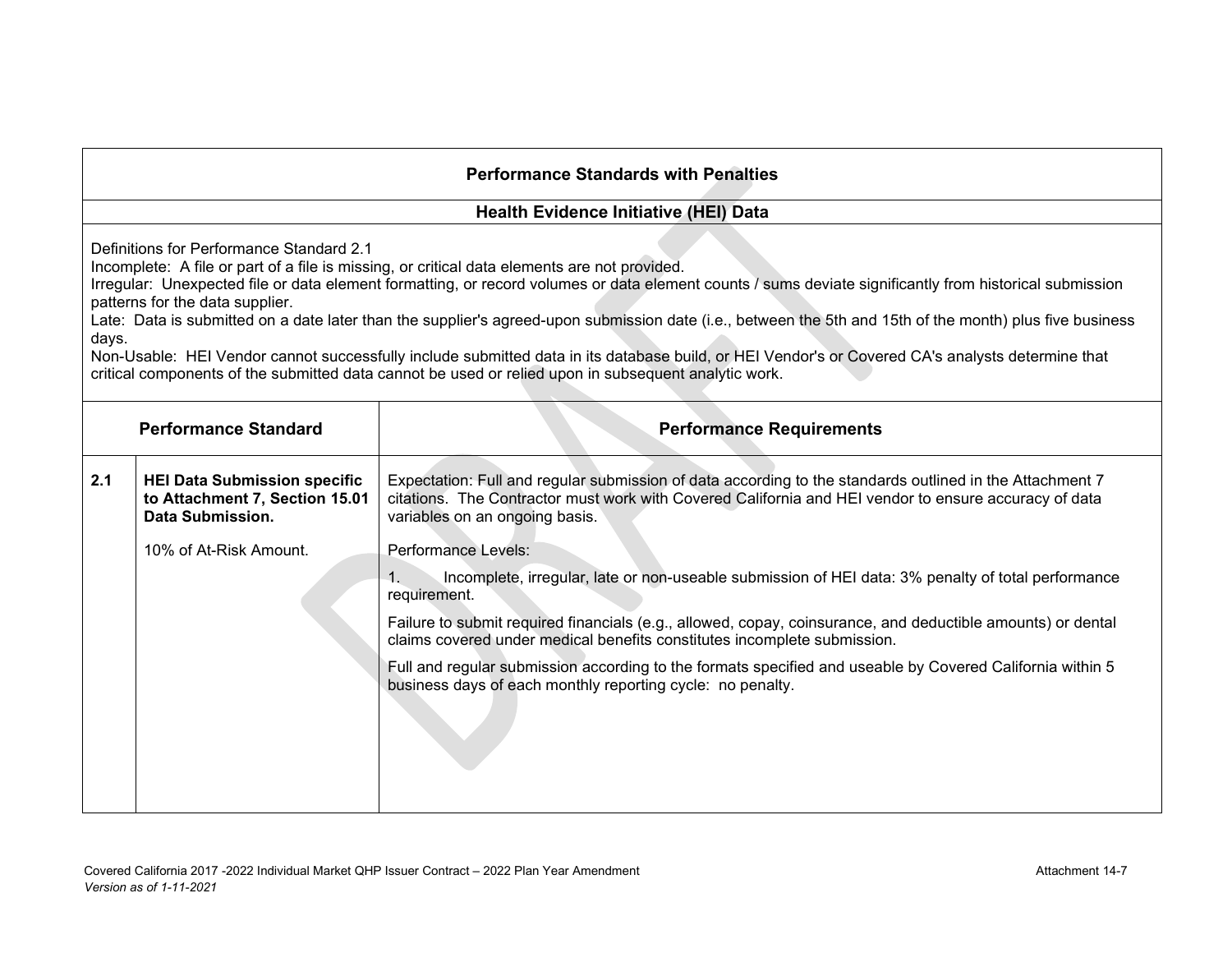2. Inpatient facility medical claim submissions for which the HEI Vendor cannot identify / match at least 95% of admissions to its Master Provider Index: 3% penalty of total performance requirement.

Submission meeting or surpassing the 95% identification / matching threshold: no penalty.

3. Professional medical and Rx claim submissions with provider taxonomy or type missing or invalid on more than 1% of records: 2% penalty of total performance requirement.

Submission meeting or surpassing the 99% populated and valid threshold: no penalty.

4. Enrollment or professional medical claim submissions with PCP NPI ID missing or invalid on more than 1% of records: 2% penalty of total performance requirement.

Submission meeting or surpassing the 99% populated and valid threshold: no penalty.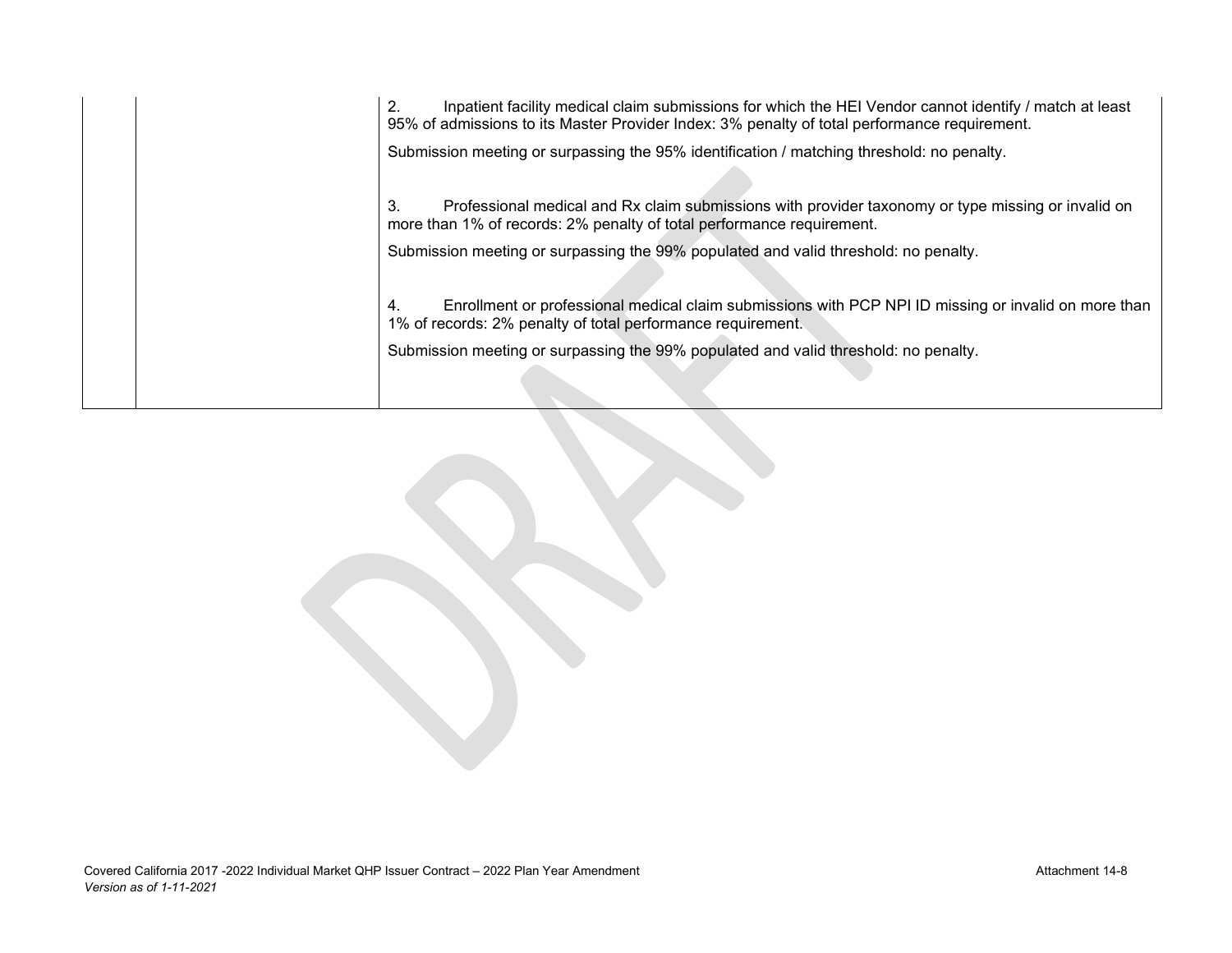#### **Quality, Network Management and Delivery System Standards**

The Parties may adjust, suspend, or add Performance Standards from time to time, upon written agreement of the parties, without an amendment to this contract.

90% of At-Risk Amount for Measurement Year 2022 Covered California and Contractor shall work together to periodically review and adjust the specific measures consistent with any applicable Federal regulations. For Performance Standard 3.3b, mutually agreed upon performance goals will be predetermined and documented in Contractor's Quality Improvement Strategy prior to the start of the performance year.

QHP Issuers are required by CMS annually to collect and submit third-party validated QRS measure data, for the previous measurement year that will be used by CMS to calculate QHP scores and ratings. These measures will be determined by CMS. Covered California will publicly report the QRS scores and ratings that are produced by CMS and reserves the right to produce additional QRS scores from the CMS data for public release. QRS scores are based on surveys of both individual market and Covered California for Small Business Enrollees for those products offered in both marketplaces. Performance penalties will be calculated using the PMPM for individual market only. The Contractor will still be subject to an assessment of penalty or no penalty for Measurement Year 2021 (Plan Year 2023 QRS) if Covered California issues a rating score and CMS does not issue a rating score (as was done for Measurement Year 2019 (Plan Year 2021 QRS). However, if neither Covered California or CMS issues a rating score, then the Contractor will not be subject to an assessment of penalty or no penalty.

| <b>Performance Standard</b> |                                                                                                                                                 | <b>Performance Requirements</b>                                                                                                                                                                                                                                                                                                  |
|-----------------------------|-------------------------------------------------------------------------------------------------------------------------------------------------|----------------------------------------------------------------------------------------------------------------------------------------------------------------------------------------------------------------------------------------------------------------------------------------------------------------------------------|
| 3.1                         | <b>Quality Rating System (QRS)</b><br>- QHP Clinical Quality<br><b>Management Summary</b><br><b>Indicator Rating</b><br>33.5% of At-Risk Amount | Expectation: QHP Clinical Quality Management Summary Indicator Rating (product type reporting):<br>Performance Level: The rating score will be based on the QRS performance benchmarks supplied by CMS or<br>adjusted, as appropriate, by Covered California.<br>1-2 Stars: 33.5% performance penalty.<br>3-5 Stars: no penalty. |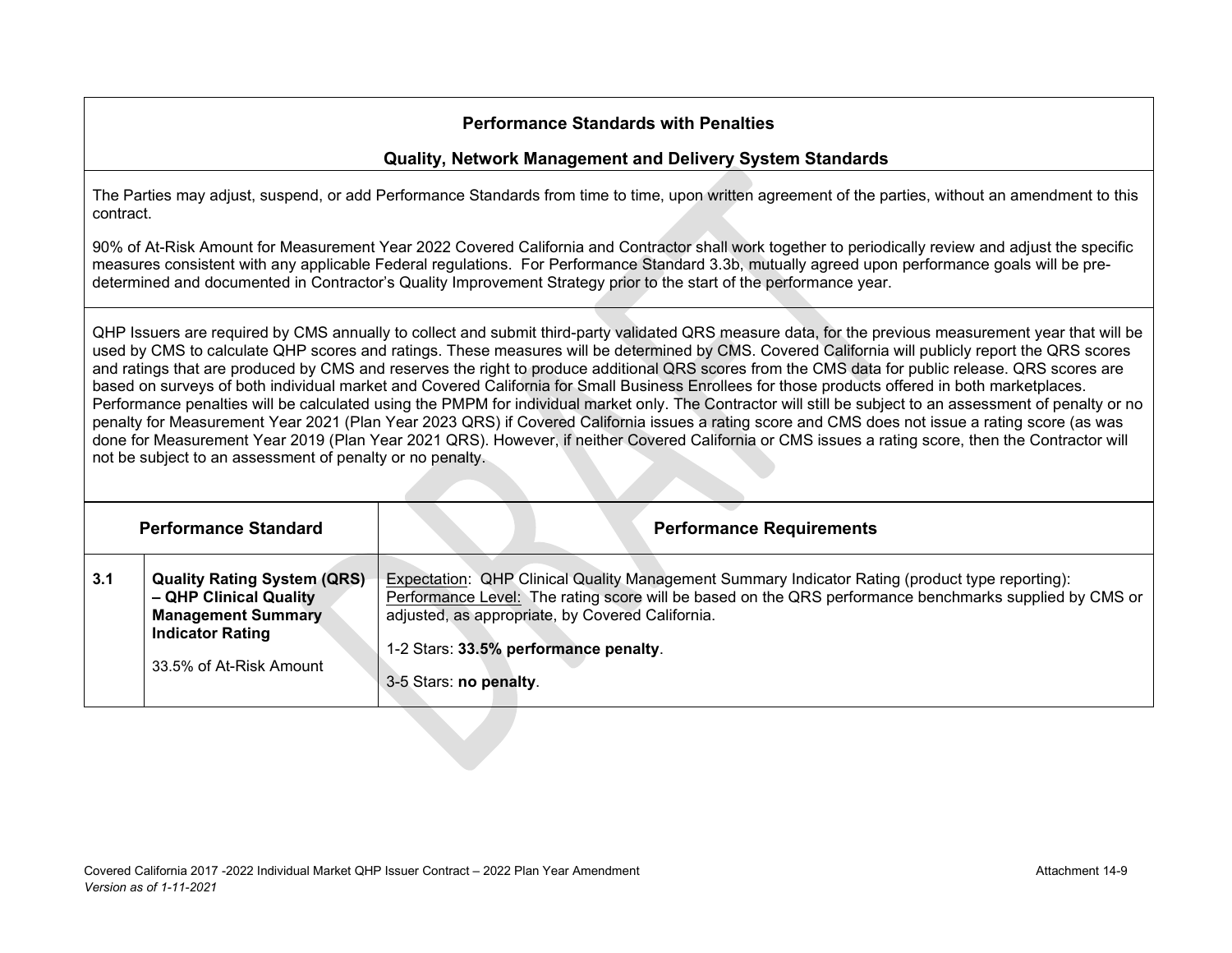| 3.2 | <b>Quality Rating System (QRS)</b><br><b>QHP Enrollee Experience</b> | Expectation: - QHP Enrollee Experience Summary Indicator Rating - (product type reporting)             |
|-----|----------------------------------------------------------------------|--------------------------------------------------------------------------------------------------------|
|     | <b>Summary Indicator Rating</b>                                      | Performance Level: The rating score will be based on the QRS performance benchmarks supplied by CMS or |
|     |                                                                      | adjusted, as appropriate, by Covered California.                                                       |
|     | 16.5% of At-Risk Amount                                              | 1-2 Stars: 16.5% performance penalty.                                                                  |
|     |                                                                      | 3-5 Stars: no penalty.                                                                                 |
|     |                                                                      |                                                                                                        |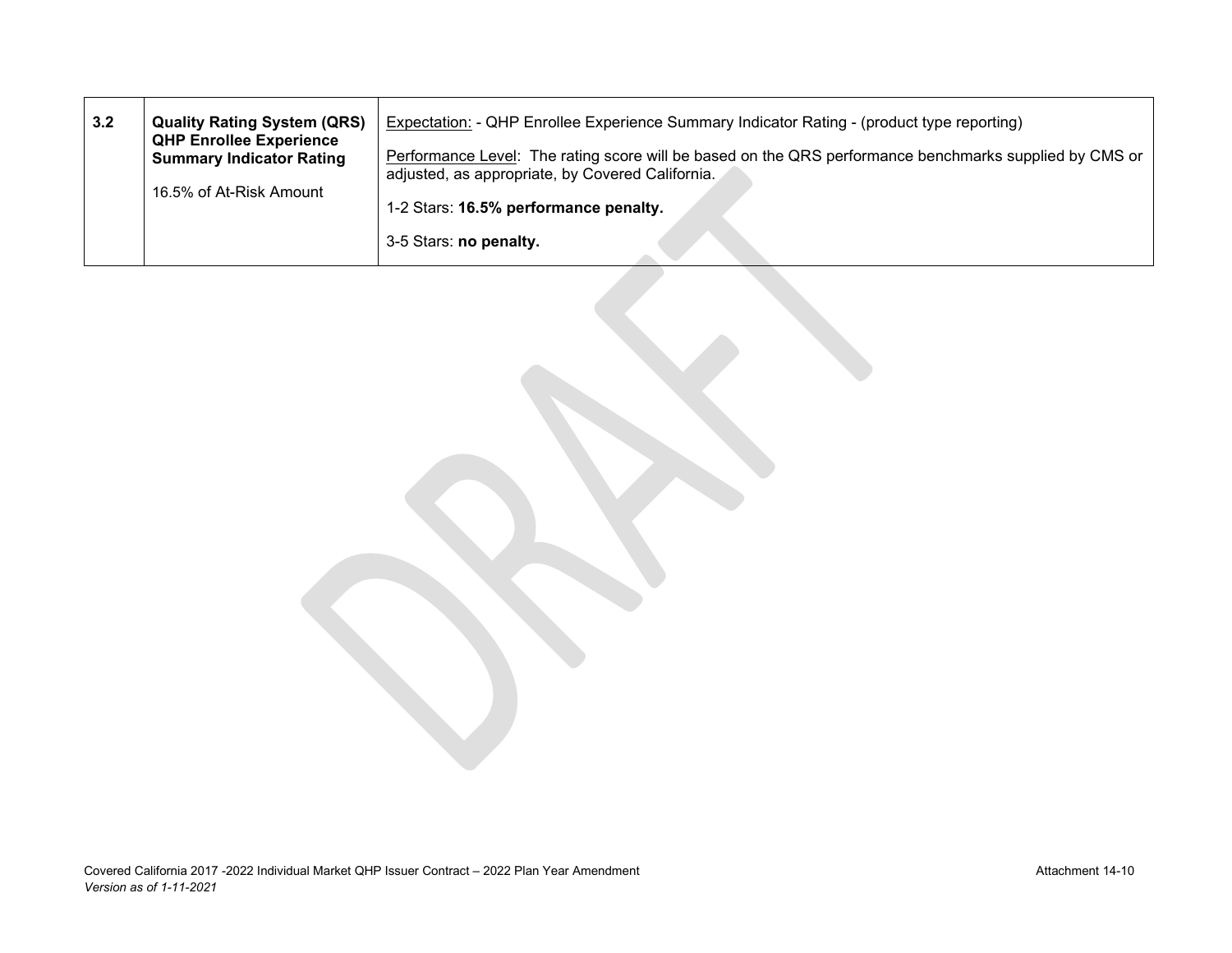## **Quality, Network Management and Delivery System Standards**

The Parties may adjust, suspend, or add Performance Standards from time to time, upon written agreement of the parties, without an amendment to this contract.

90% of At-Risk Amount for Measurement Year 2022 Covered California and Contractor shall work together to periodically review and adjust the specific measures consistent with any applicable Federal regulations. For Performance Standard 3.3b, mutually agreed upon performance goals will be predetermined and documented in Contractor's Quality Improvement Strategy prior to the start of the performance year.

Definitions for Performance Standards: 3.3 – 3.6 Measurement Year: The calendar year that activity being assessed is performed Reporting Year: The calendar year that performance data is reported to Covered California Assessment Year: The calendar year that performance data is evaluated, and Measurement Year performance level is determined

## **Performance Standard 3.3a)**

#### **3.3a) Reducing Health Disparities – Attachment 7, Article 1, Sections 1.01 and 1.02 – 7.5% of At-Risk Amount**

Contractor will meet the target of eighty percent (80%) enrollee self-reported race or ethnicity data for Covered California Enrollees by year-end 2022. Contractor must demonstrate compliance by including valid race and ethnicity attributes for at least 80% of Covered California Enrollees in its Healthcare Evidence Initiative (HEI) data submissions.

Please note the following specifications:

a. See list of acceptable standard values in separate methodology document.

b. "Other", "mixed", "multi-racial", etc. values do apply toward meeting the 80% race and ethnicity thresholds.

c. "Null", "blank", "missing", "unknown", "not reported", "decline to state", etc. values DO NOT apply toward meeting the 80% race and ethnicity thresholds.

| <b>Performance Requirements 3.3a)</b>          |                                                                                 |                                                                      |                                                                                                      |                                                                                                             |                                                                                          |
|------------------------------------------------|---------------------------------------------------------------------------------|----------------------------------------------------------------------|------------------------------------------------------------------------------------------------------|-------------------------------------------------------------------------------------------------------------|------------------------------------------------------------------------------------------|
| <b>Measurement Year</b><br>2017                | <b>Measurement Year</b><br>2018                                                 | <b>Measurement Year</b><br>2019                                      | <b>Measurement Year</b><br>2020                                                                      | <b>Measurement Year</b><br>2021                                                                             | <b>Measurement Year 2022</b><br>Expectation: Meet the                                    |
| No Assessment for<br>Measurement Year<br>2017. | Expectation: Meet 2018<br>intermediate milestone<br>for self-reported racial or | <b>Expectation: Meet</b><br>target of 80%<br>self-reported racial or | Expectation: Meet or<br>continue to meet target<br>of 80% self-reported<br>racial or ethnic identity | Expectation: Meet<br>or continue to meet<br>target of 80%<br>self-reported racial<br>or ethnic identity for | target of 80% self-<br>reported race or ethnic<br>identity for Measurement<br>Year 2022. |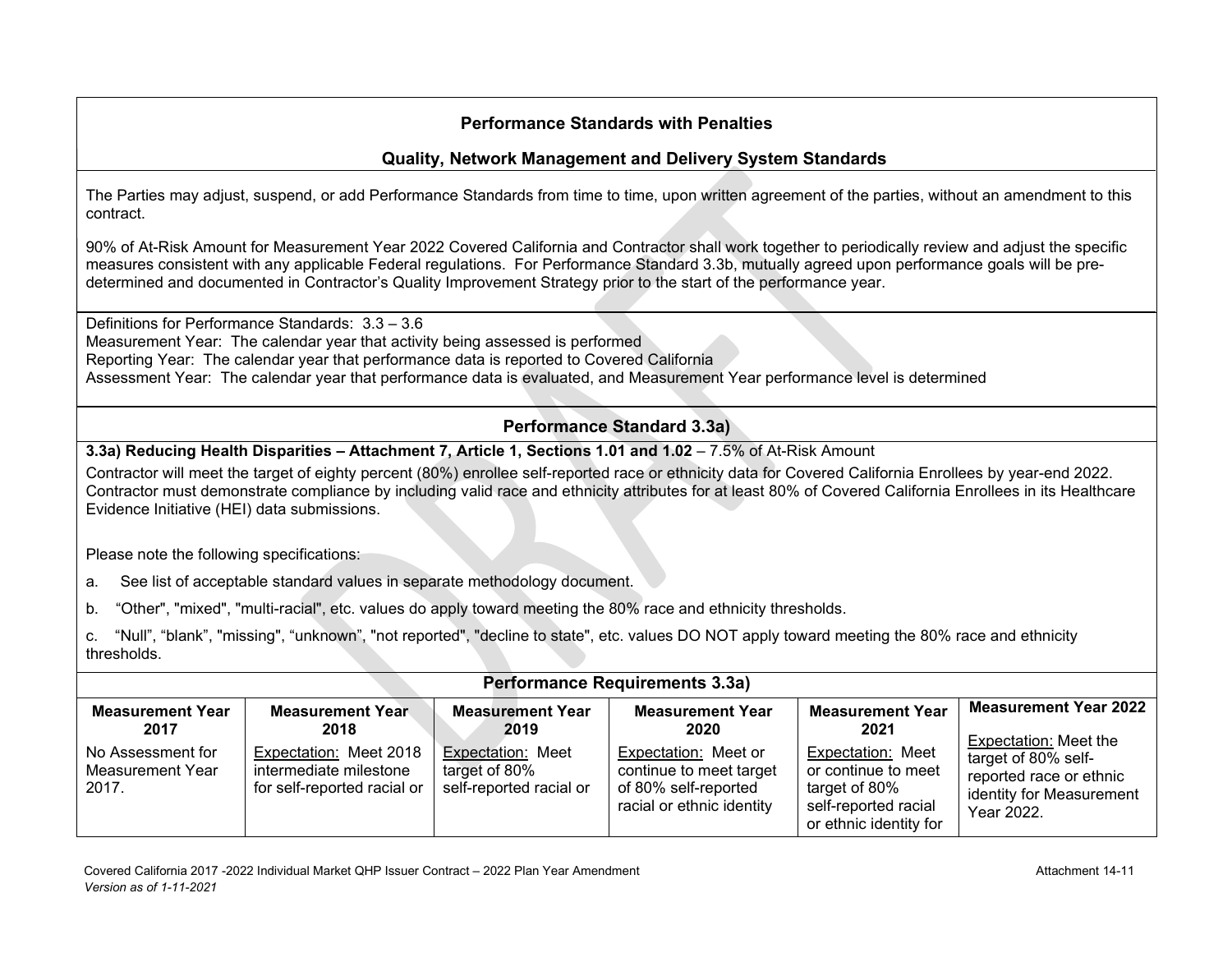| end of 2018.<br>Performance Levels:<br>Contractor achieves no<br>improvement in self-<br>reported identity from<br>baseline: 2% penalty<br>Contractor shows<br>improvement in self-<br>reported identity, but<br>does not meet<br>incremental target by<br>end of $2018$ : No<br>penalty<br>Contractor achieves<br>incremental target for<br>self-reported identity by<br>end of 2018: 2% credit | end of 2019.<br>Performance Levels:<br>Contractor achieves<br>no improvement in<br>self-reported identity<br>from 2018 and does<br>not meet 80% target:<br>2% penalty<br>Contractor achieves<br>improvement in<br>self-reported identity,<br>but does not meet<br>80% target: No<br>penalty<br>Contractor achieves<br>80% target for<br>self-reported identity<br>by end of 2019:<br>2% credit | 2020.<br>Performance Levels:<br>Contractor does not<br>meet 80% target for self-<br>reported identity:<br>2% penalty<br>Contractor achieves<br>80% target for<br>self-reported identity:<br>2% credit | 2021.<br>Performance Levels:<br>Contractor does not<br>meet 80% target for<br>self-reported<br>identity:<br>2% penalty<br>Contractor achieves<br>80% target for<br>self-reported<br>identity: 2% credit | Contractor does not meet<br>80% target for self-<br>reported identity for<br><b>Covered California</b><br>Enrollees: 7.5% penalty<br>Contractor meets 80%<br>target for self-reported<br>identity for Covered<br>California Enrollees: no<br>penalty |
|--------------------------------------------------------------------------------------------------------------------------------------------------------------------------------------------------------------------------------------------------------------------------------------------------------------------------------------------------------------------------------------------------|------------------------------------------------------------------------------------------------------------------------------------------------------------------------------------------------------------------------------------------------------------------------------------------------------------------------------------------------------------------------------------------------|-------------------------------------------------------------------------------------------------------------------------------------------------------------------------------------------------------|---------------------------------------------------------------------------------------------------------------------------------------------------------------------------------------------------------|------------------------------------------------------------------------------------------------------------------------------------------------------------------------------------------------------------------------------------------------------|
| ethnic identify by the                                                                                                                                                                                                                                                                                                                                                                           | ethnic identify by the                                                                                                                                                                                                                                                                                                                                                                         | for Measurement Year                                                                                                                                                                                  | Measurement Year                                                                                                                                                                                        | Performance Levels:                                                                                                                                                                                                                                  |
|                                                                                                                                                                                                                                                                                                                                                                                                  |                                                                                                                                                                                                                                                                                                                                                                                                |                                                                                                                                                                                                       |                                                                                                                                                                                                         |                                                                                                                                                                                                                                                      |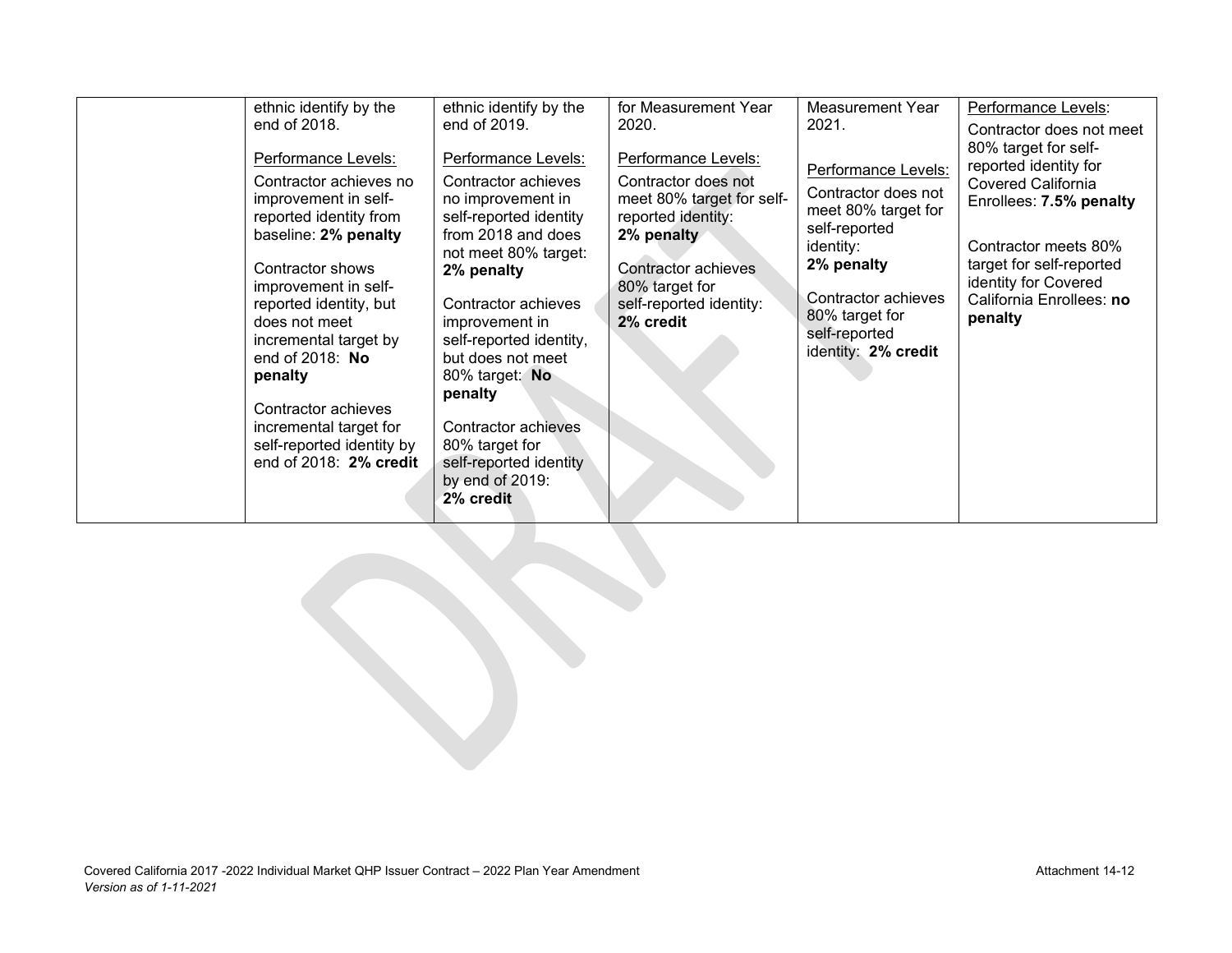#### **Quality, Network Management and Delivery System Standards**

## **Performance Standard 3.3b)**

**3.3b) Disparities Reduction Intervention – Attachment 7, Article 1, Sections 1.03** - 7.5% of At-Risk Amount

Contractor will show reduction of an identified disparity for the selected population based on the mutually agreed upon intervention proposal. Contractor must report progress through submission of disparities intervention reporting template. Covered California will assess Contractor's reduction in their disparity based on the submitted HEDIS measures sample per Article 1, Section 1.02.

|                                                                                                | <b>Performance Requirements 3.3b)</b>                                         |                                                                                  |                                                                                                                                                                                                     |                                                                                                                                                                                                  |                                                                                                                                                                          |  |  |
|------------------------------------------------------------------------------------------------|-------------------------------------------------------------------------------|----------------------------------------------------------------------------------|-----------------------------------------------------------------------------------------------------------------------------------------------------------------------------------------------------|--------------------------------------------------------------------------------------------------------------------------------------------------------------------------------------------------|--------------------------------------------------------------------------------------------------------------------------------------------------------------------------|--|--|
| <b>Measurement</b><br><b>Year 2017</b><br>No Assessment for<br><b>Measurement Year</b><br>2017 | <b>Measurement Year</b><br>2018<br>No Assessment for<br>Measurement Year 2018 | <b>Measurement Year</b><br>2019<br>No Assessment for<br>Measurement Year<br>2019 | <b>Measurement Year</b><br>2020<br>Performance Levels:<br>Contractor does not<br>select at least one<br>disparity measure for<br>reduction or does not<br>meet mutually agreed<br>upon milestone(s) | <b>Measurement Year</b><br>2021<br>Performance Levels:<br>Contractor does not<br>meet mutually agreed<br>upon milestone(s)<br>selected for the 2021<br>disparity reduction<br>target: 3% penalty | <b>Measurement Year 2022</b><br>Performance Levels:<br>Contractor does not meet<br>measurable reduction for<br>identified disparity: 7.5%<br>penalty<br>Contractor meets |  |  |
|                                                                                                |                                                                               |                                                                                  | selected for the 2020<br>disparity reduction<br>target: 3% penalty<br>Contractor meets<br>mutually agreed upon<br>milestone(s) selected<br>for the 2020 disparity<br>target: 3% credit              | Contractor meets<br>mutually agreed upon<br>milestone(s) selected<br>for the 2021 disparity<br>target: 3% credit                                                                                 | measurable reduction for<br>identified disparity: no<br>penalty                                                                                                          |  |  |

# **Performance Standards 3.3c) 3.3c) Health Equity Capacity Building - Attachment 7, Article 1, Section 1.05** – 2% Credit Contractor must achieve and maintain NCQA Multicultural Health Care Distinction (MHCD). **Performance Requirements3.3c) 3.3c)** Performance Level Contractor demonstrates *early* compliance of NCQA Multicultural Health Care Distinction (MHCD) attainment (by June 30, 2022): **2% credit**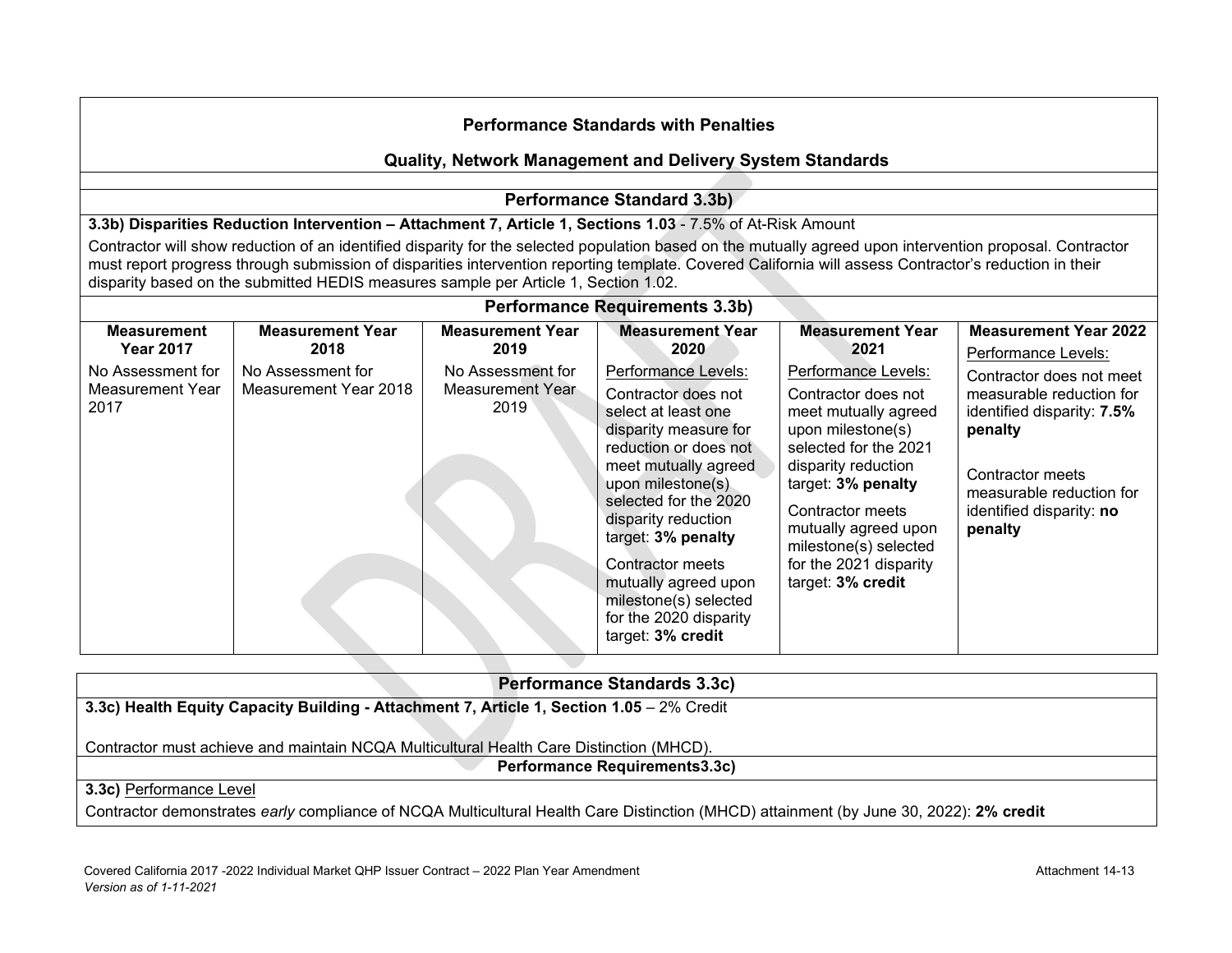## **Quality, Network Management and Delivery System Standards**

# **Performance Standard 3.4**

**3.4 Primary Care – Attachment 7, Article 7, Section 7.04 -** 10% of At-Risk Amount

Contractor describes a payment strategy for adoption and progressive expansion of primary care payment models that provide the revenue necessary for Primary Care Providers (PCPs) to adopt accessible, data-driven, team-based care. The Contractor must progressively expand the number and percent of primary care clinicians paid through the HCP LAN APM categories of population-based payment (Category 4) and alternative payment models built on fee for service structure such as shared savings (Category 3) and meet a minimum threshold by end of Plan Year 2022.

Data from Measurement Year 2020 providing the percent of PCPs paid under the new payment strategy will be compared to Measurement Year 2019 data. Data from Measurement Year 2021 providing the percent of PCPs paid under the new payment strategy will be compared to Measurement Year 2020 data.

| <b>Performance Requirements 3.4</b>                                                                                                                                                                                           |                                                                                                                                                                                                                             |                                                                                                                                                                                                                             |                                                                                                                                                                                                                                                  |                                                                                                                                                                                                                              |                                                                                                                                                                 |  |
|-------------------------------------------------------------------------------------------------------------------------------------------------------------------------------------------------------------------------------|-----------------------------------------------------------------------------------------------------------------------------------------------------------------------------------------------------------------------------|-----------------------------------------------------------------------------------------------------------------------------------------------------------------------------------------------------------------------------|--------------------------------------------------------------------------------------------------------------------------------------------------------------------------------------------------------------------------------------------------|------------------------------------------------------------------------------------------------------------------------------------------------------------------------------------------------------------------------------|-----------------------------------------------------------------------------------------------------------------------------------------------------------------|--|
| <b>Measurement Year</b>                                                                                                                                                                                                       | <b>Measurement Year</b>                                                                                                                                                                                                     | <b>Measurement Year</b>                                                                                                                                                                                                     | <b>Measurement Year</b>                                                                                                                                                                                                                          | <b>Measurement Year</b>                                                                                                                                                                                                      | <b>Measurement Year</b>                                                                                                                                         |  |
| 2017                                                                                                                                                                                                                          | 2018                                                                                                                                                                                                                        | 2019                                                                                                                                                                                                                        | 2020                                                                                                                                                                                                                                             | 2021                                                                                                                                                                                                                         | 2022                                                                                                                                                            |  |
| Expectation:                                                                                                                                                                                                                  | <b>Expectation: Describe</b>                                                                                                                                                                                                | Expectation: Describe                                                                                                                                                                                                       | <b>Expectation: Describe</b>                                                                                                                                                                                                                     | Expectation:                                                                                                                                                                                                                 | Expectation: Contractor                                                                                                                                         |  |
| Describe payment                                                                                                                                                                                                              | payment strategy and                                                                                                                                                                                                        | payment strategy and                                                                                                                                                                                                        | payment strategy and                                                                                                                                                                                                                             | Describe payment                                                                                                                                                                                                             | meets a minimum                                                                                                                                                 |  |
| strategy and begin                                                                                                                                                                                                            | begin re-contracting by                                                                                                                                                                                                     | begin re-contracting by                                                                                                                                                                                                     | make further progress                                                                                                                                                                                                                            | strategy and make                                                                                                                                                                                                            | threshold of PCPs paid                                                                                                                                          |  |
| re-contracting by end                                                                                                                                                                                                         | end of Plan Year 2018.                                                                                                                                                                                                      | end of Plan Year 2019.                                                                                                                                                                                                      | in re-contracting by end                                                                                                                                                                                                                         | further progress in re-                                                                                                                                                                                                      | under HCP LAN APM                                                                                                                                               |  |
| of Plan Year 2017                                                                                                                                                                                                             | Performance Levels:                                                                                                                                                                                                         | Performance Levels:                                                                                                                                                                                                         | of Plan Year 2020.                                                                                                                                                                                                                               | contracting by end of                                                                                                                                                                                                        | Category 3 or Category                                                                                                                                          |  |
| Performance Levels:                                                                                                                                                                                                           | Contractor does not                                                                                                                                                                                                         | Contractor does not                                                                                                                                                                                                         | Performance Levels:                                                                                                                                                                                                                              | Plan Year 2021.                                                                                                                                                                                                              | 4 by end of Plan Year                                                                                                                                           |  |
| Contractor does not                                                                                                                                                                                                           | provide description of                                                                                                                                                                                                      | provide description of                                                                                                                                                                                                      | Contractor reports no                                                                                                                                                                                                                            | Performance Levels:                                                                                                                                                                                                          | 2022.                                                                                                                                                           |  |
| provide description of                                                                                                                                                                                                        | payment strategy or                                                                                                                                                                                                         | payment strategy or                                                                                                                                                                                                         | increase in the                                                                                                                                                                                                                                  | Contractor reports no                                                                                                                                                                                                        | Performance Levels:                                                                                                                                             |  |
| payment strategy or<br>reports no PCPs<br>contracted based on<br>new payment<br>strategy: 3% penalty<br>Contractor provides<br>description of<br>payment strategy<br>and reports more<br>than 0% but less<br>than 10% of PCPs | reports no PCPs<br>contracted based on<br>new payment strategy:<br>3% penalty<br>Contractor provides<br>description of payment<br>strategy and reports<br>more than 0% but less<br>than 10% of PCPs<br>contracted under new | reports no PCPs<br>contracted based on<br>new payment strategy:<br>3% penalty<br>Contractor provides<br>description of payment<br>strategy and reports<br>more than 0% but less<br>than 10% of PCPs<br>contracted under new | percentage of PCPs<br>contracted under new<br>payment strategy<br>compared to<br>Measurement Year<br>2019: 3% penalty<br>Contractor reports an<br>increase of more than<br>0% but less than 10%<br>in the percentage of<br>PCPs contracted under | increase in the<br>percentage of PCPs<br>contracted under<br>new payment<br>strategy compared to<br>Measurement Year<br>2020: 3% penalty<br>Contractor reports an<br>increase of more<br>than 0% but less<br>than 10% in the | <b>HMO Products:</b><br>Contractor<br>demonstrates that 0 to<br><80% of PCPs are<br>contracted under HCP<br>LAN APM Category 3 or<br>Category 4: 10%<br>penalty |  |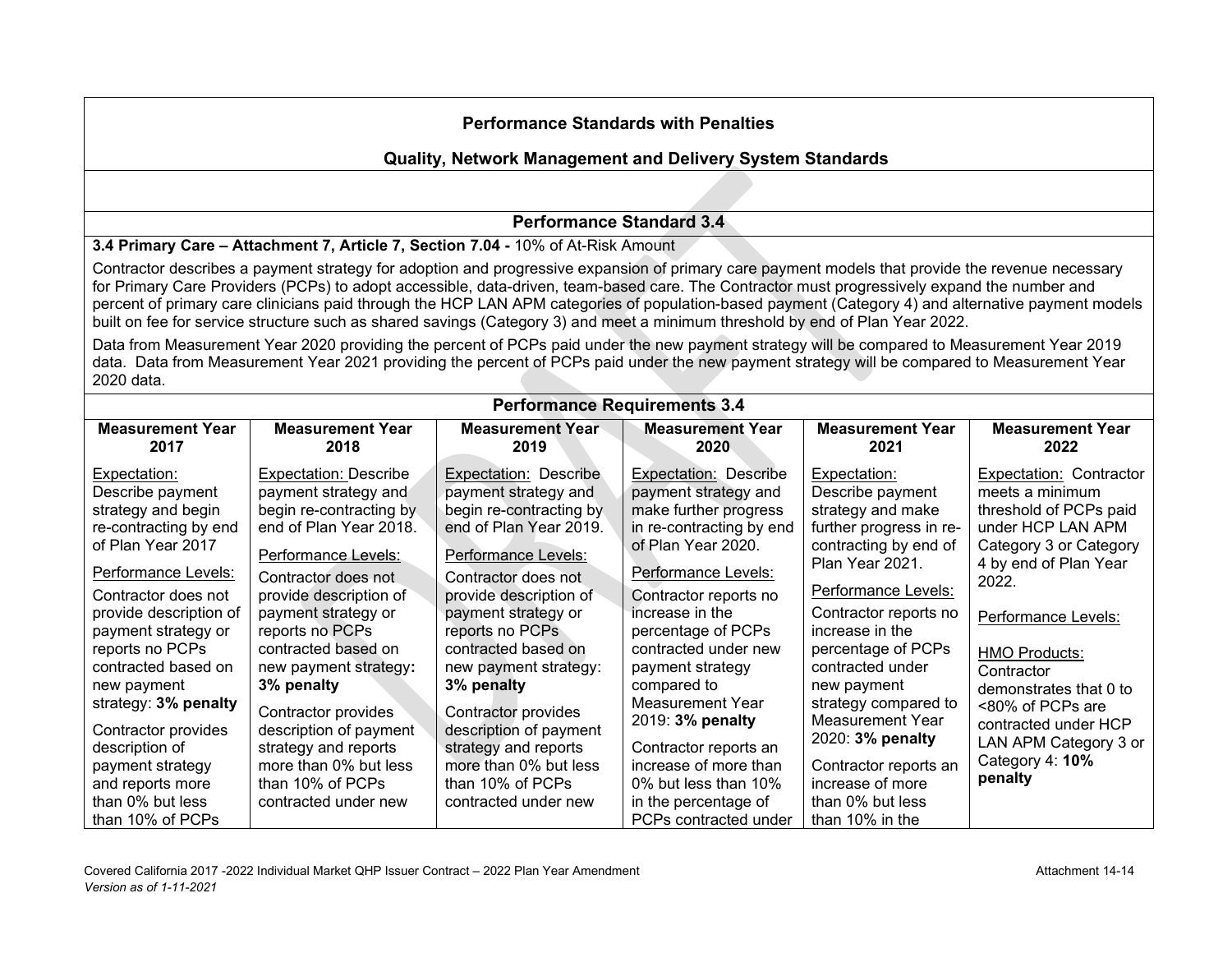| contracted under<br>new payment<br>strategy: No penalty<br>Contractor provides<br>description of<br>payment strategy<br>and reports 10% or<br>more of PCPs<br>contracted under<br>new payment<br>strategy: 3% credit | payment strategy: No<br>penalty<br>Contractor provides<br>description of payment<br>strategy and reports<br>10% or more of PCPs<br>contracted under new<br>payment strategy: 3%<br>credit | payment strategy: No<br>penalty<br>Contractor provides<br>description of payment<br>strategy and reports<br>10% or more of PCPs<br>contracted under new<br>payment strategy: 3%<br>credit | new payment strategy<br>compared to<br><b>Measurement Year</b><br>2019: No penalty<br>Contractor reports an<br>increase of 10% or<br>more in the percentage<br>of PCPs contracted<br>under new payment<br>strategy compared to<br>Measurement Year<br>2019: 3% credit | percentage of PCPs<br>contracted under<br>new payment<br>strategy compared to<br><b>Measurement Year</b><br>2020: No penalty<br>Contractor reports an<br>increase of 10% or<br>more in the<br>percentage of PCPs<br>contracted under<br>new payment<br>strategy compared to<br><b>Measurement Year</b><br>2020: 3% credit | Contractor<br>demonstrates that<br>between 80% and<br><90% of PCPs are<br>contracted under HCP<br>LAN APM Category 3 or<br>Category 4: 5%<br>penalty<br>Contractor<br>demonstrates that<br>between 90% and<br><100% of PCPs are<br>contracted under HCP<br>LAN APM Category 3 or<br>Category 4: 2.5%<br>penalty<br>Contractor<br>demonstrates that<br>=100% of PCPs are<br>contracted under HCP<br>LAN APM Category 3 or |
|----------------------------------------------------------------------------------------------------------------------------------------------------------------------------------------------------------------------|-------------------------------------------------------------------------------------------------------------------------------------------------------------------------------------------|-------------------------------------------------------------------------------------------------------------------------------------------------------------------------------------------|-----------------------------------------------------------------------------------------------------------------------------------------------------------------------------------------------------------------------------------------------------------------------|---------------------------------------------------------------------------------------------------------------------------------------------------------------------------------------------------------------------------------------------------------------------------------------------------------------------------|--------------------------------------------------------------------------------------------------------------------------------------------------------------------------------------------------------------------------------------------------------------------------------------------------------------------------------------------------------------------------------------------------------------------------|
|                                                                                                                                                                                                                      |                                                                                                                                                                                           |                                                                                                                                                                                           |                                                                                                                                                                                                                                                                       |                                                                                                                                                                                                                                                                                                                           | Category 4: No<br>penalty<br>PPO and EPO<br>Products:<br>Contractor<br>demonstrates that 0 to<br><30% of PCPs are<br>contracted under HCP<br>LAN APM Category 3 or<br>Category 4: 10%<br>penalty<br>Contractor<br>demonstrates that<br>between 30% and<br><40% of PCPs are<br>contracted under HCP                                                                                                                       |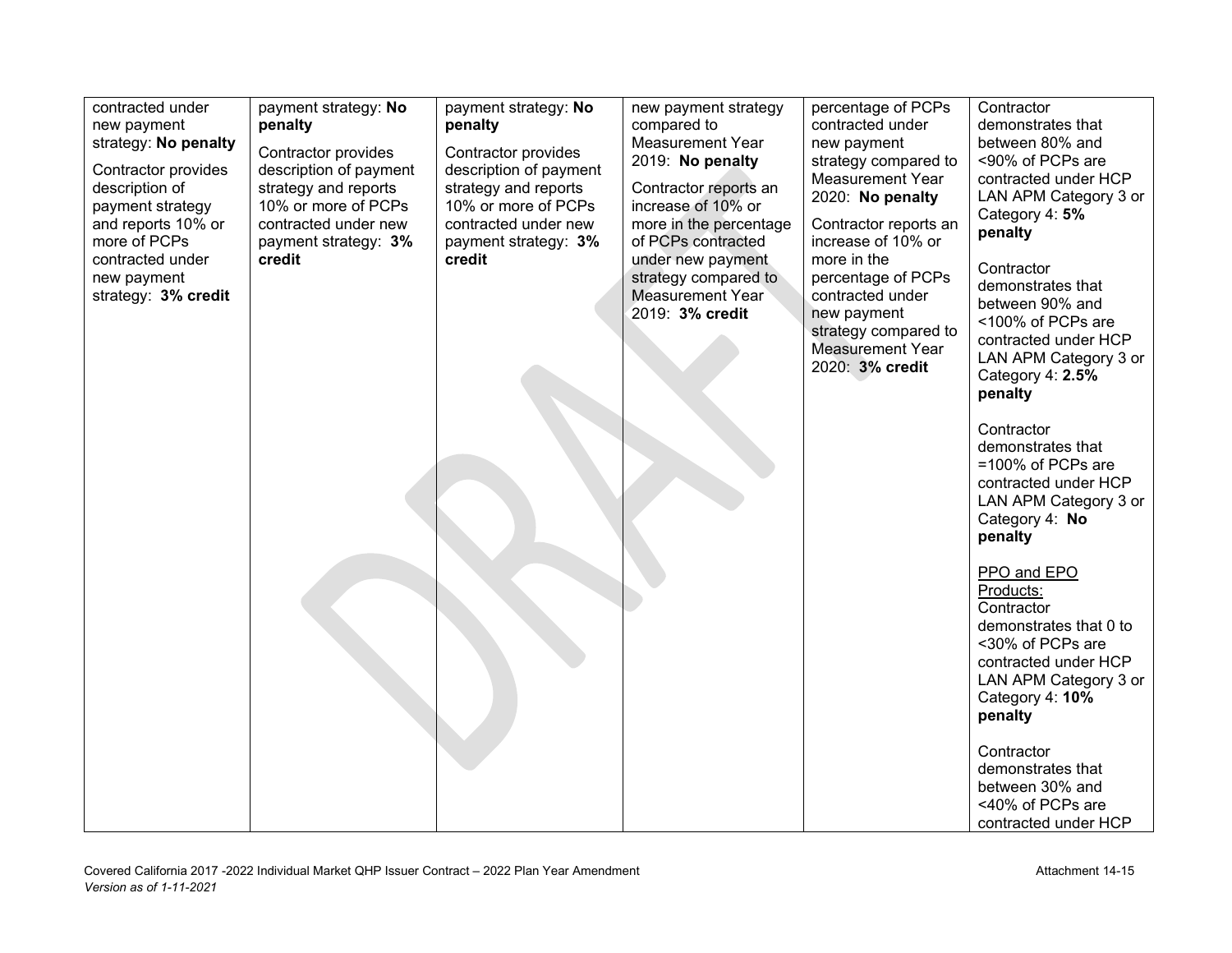|  |  | LAN APM Category 3 or<br>Category 4: 5%<br>penalty                                                                                                     |
|--|--|--------------------------------------------------------------------------------------------------------------------------------------------------------|
|  |  | Contractor<br>demonstrates that<br>between 40% and<br><50% of PCPs are<br>contracted under HCP<br>LAN APM Category 3 or<br>Category 4: 2.5%<br>penalty |
|  |  | Contractor<br>demonstrates that<br>≥50% of PCPs are<br>contracted under HCP<br>LAN APM Category 3 or<br>Category 4: No<br>penalty                      |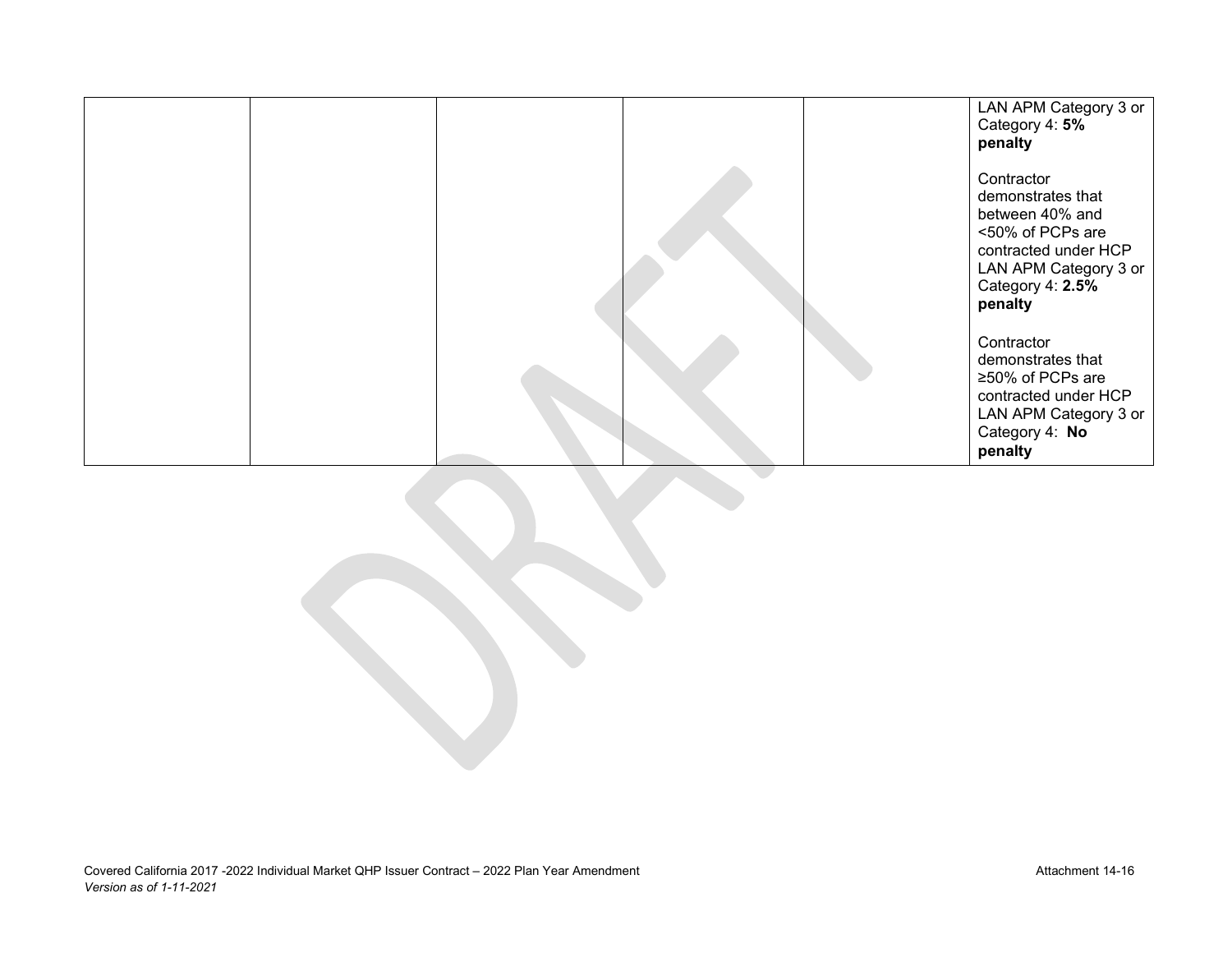|                                        | <b>Performance Standards with Penalties</b>                                                                                                                                                                                                                                                                                                                                                                                                                                                                                                                                                                                                                                                                                                                                                                                                                                              |                                                                                                                                                                                                   |                                                                                                                                                                                                |                                                                                                                                                                                                |                                                                                                                                                                                                              |  |  |  |
|----------------------------------------|------------------------------------------------------------------------------------------------------------------------------------------------------------------------------------------------------------------------------------------------------------------------------------------------------------------------------------------------------------------------------------------------------------------------------------------------------------------------------------------------------------------------------------------------------------------------------------------------------------------------------------------------------------------------------------------------------------------------------------------------------------------------------------------------------------------------------------------------------------------------------------------|---------------------------------------------------------------------------------------------------------------------------------------------------------------------------------------------------|------------------------------------------------------------------------------------------------------------------------------------------------------------------------------------------------|------------------------------------------------------------------------------------------------------------------------------------------------------------------------------------------------|--------------------------------------------------------------------------------------------------------------------------------------------------------------------------------------------------------------|--|--|--|
|                                        | Quality, Network Management and Delivery System Standards                                                                                                                                                                                                                                                                                                                                                                                                                                                                                                                                                                                                                                                                                                                                                                                                                                |                                                                                                                                                                                                   |                                                                                                                                                                                                |                                                                                                                                                                                                |                                                                                                                                                                                                              |  |  |  |
|                                        |                                                                                                                                                                                                                                                                                                                                                                                                                                                                                                                                                                                                                                                                                                                                                                                                                                                                                          |                                                                                                                                                                                                   |                                                                                                                                                                                                |                                                                                                                                                                                                |                                                                                                                                                                                                              |  |  |  |
|                                        |                                                                                                                                                                                                                                                                                                                                                                                                                                                                                                                                                                                                                                                                                                                                                                                                                                                                                          |                                                                                                                                                                                                   | <b>Performance Standard 3.5</b>                                                                                                                                                                |                                                                                                                                                                                                |                                                                                                                                                                                                              |  |  |  |
|                                        |                                                                                                                                                                                                                                                                                                                                                                                                                                                                                                                                                                                                                                                                                                                                                                                                                                                                                          | 3.5 Accountable Care Organizations (ACOs) - Attachment 7, Article 8, Section 8.01 - 10% of At-Risk Amount                                                                                         |                                                                                                                                                                                                |                                                                                                                                                                                                |                                                                                                                                                                                                              |  |  |  |
|                                        | Contractor increases Covered California enrollment in ACOs (previously referred to as integrated healthcare models) and meets a minimum threshold for<br>ACO enrollment by end of Plan Year 2022. An ACO is defined as a system of population-based care coordinated across the continuum including<br>multidisciplinary physicians and physician groups, hospitals, and ancillary providers with combined risk sharing arrangements and incentives between<br>the Contractor and providers.<br>Baseline identified from data reported in Measurement Year 2017 and 2018. Data from Measurement Year 2019 providing the percentage of Covered<br>California membership in ACOs will be compared to baseline reported. Data from Measurement Year 2020 will be compared to Measurement Year 2019<br>data. Data from Measurement Year 2021 will be compared to Measurement Year 2020 data. |                                                                                                                                                                                                   |                                                                                                                                                                                                |                                                                                                                                                                                                |                                                                                                                                                                                                              |  |  |  |
|                                        |                                                                                                                                                                                                                                                                                                                                                                                                                                                                                                                                                                                                                                                                                                                                                                                                                                                                                          |                                                                                                                                                                                                   | <b>Performance Requirements 3.5</b>                                                                                                                                                            |                                                                                                                                                                                                |                                                                                                                                                                                                              |  |  |  |
| <b>Measurement</b><br><b>Year 2017</b> | <b>Measurement Year</b><br>2018                                                                                                                                                                                                                                                                                                                                                                                                                                                                                                                                                                                                                                                                                                                                                                                                                                                          | <b>Measurement Year</b><br>2019                                                                                                                                                                   | <b>Measurement Year</b><br>2020                                                                                                                                                                | <b>Measurement Year</b><br>2021                                                                                                                                                                | <b>Measurement Year 2022</b><br><b>Expectation: Contractor</b>                                                                                                                                               |  |  |  |
| No Assessment<br>for Plan Year<br>2017 | No Assessment for<br>Plan Year 2018                                                                                                                                                                                                                                                                                                                                                                                                                                                                                                                                                                                                                                                                                                                                                                                                                                                      | Expectation: Contractor<br>increases the<br>percentage of enrollment<br>in IHMs by the end of<br>2019.                                                                                            | Expectation:<br><b>Contractor increases</b><br>the percentage of<br>enrollment in ACOs by<br>the end of 2020.                                                                                  | Expectation:<br><b>Contractor increases</b><br>the percentage of<br>enrollment in ACOs by<br>the end of 2021.                                                                                  | meets a minimum threshold<br>of enrollment in ACOs by<br>the end of Plan Year 2022.<br>Performance Levels:                                                                                                   |  |  |  |
|                                        |                                                                                                                                                                                                                                                                                                                                                                                                                                                                                                                                                                                                                                                                                                                                                                                                                                                                                          | Performance Levels:<br>Contractor reports no<br>increase in the<br>percentage of<br>membership attributed<br>or assigned to IHMs: 5%<br>penalty<br>Contractor reports an<br>increase of more than | Performance Levels:<br>Contractor reports no<br>increase in the<br>percentage of<br>membership attributed<br>or assigned to ACOs<br>compared to<br><b>Measurement Year</b><br>2019: 5% penalty | Performance Levels:<br>Contractor reports no<br>increase in the<br>percentage of<br>membership attributed<br>or assigned to ACOs<br>compared to<br><b>Measurement Year</b><br>2020: 5% penalty | <b>HMO Products:</b><br>Contractor reports 0 to<br><80% of membership is<br>attributed or assigned to<br>ACOs: 10% penalty<br>Contractor reports 80 to<br><90% of membership is<br>attributed or assigned to |  |  |  |
|                                        |                                                                                                                                                                                                                                                                                                                                                                                                                                                                                                                                                                                                                                                                                                                                                                                                                                                                                          | 0% but less than 10% in<br>membership attributed                                                                                                                                                  | Contractor reports an<br>increase of more than<br>0% but less than 10%                                                                                                                         | Contractor reports an<br>increase of more than<br>0% but less than 10%                                                                                                                         | ACOs: 5% penalty                                                                                                                                                                                             |  |  |  |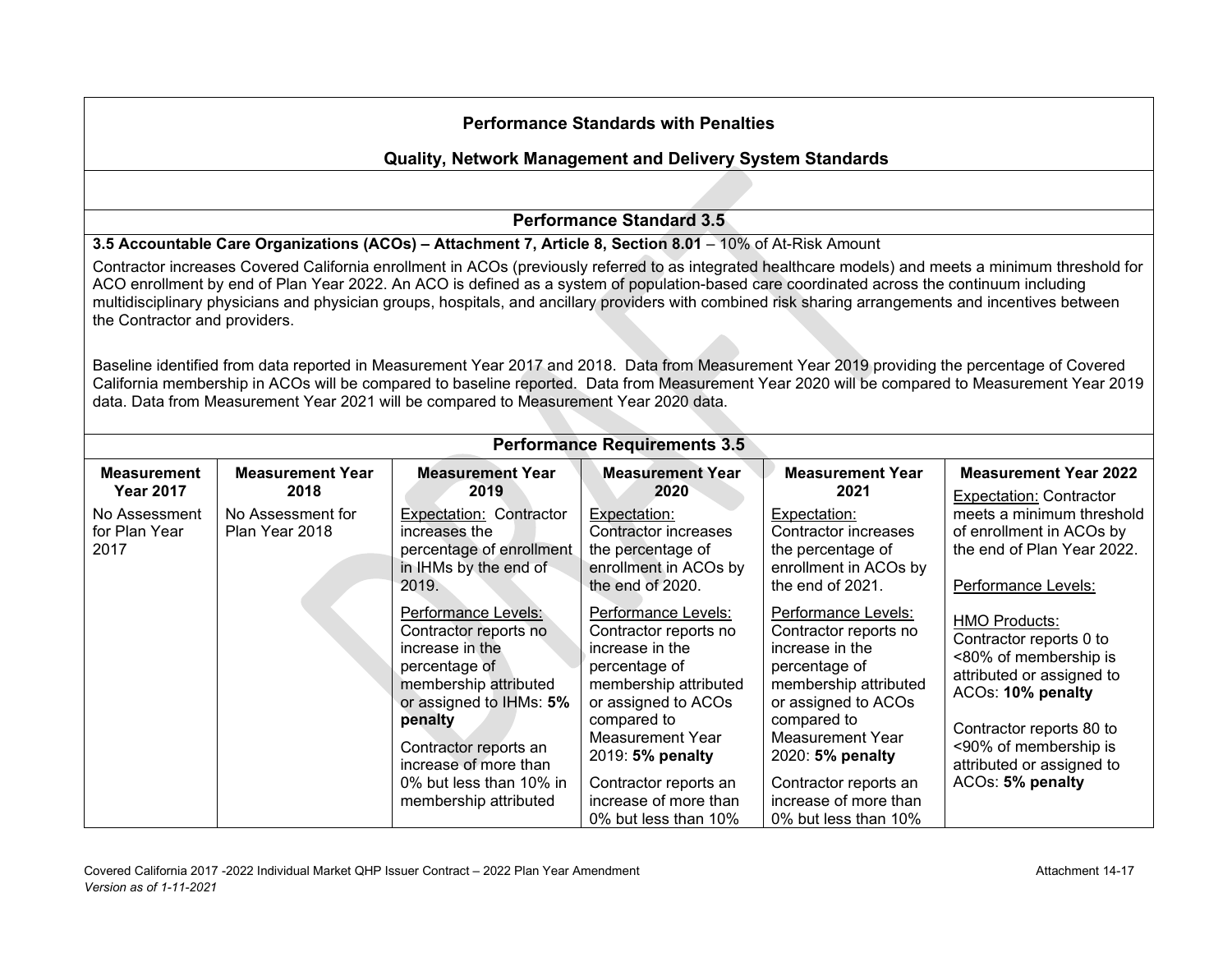|  | or assigned to IHMs: No | in membership          | in membership          | Contractor reports 90 to                                                                      |
|--|-------------------------|------------------------|------------------------|-----------------------------------------------------------------------------------------------|
|  | penalty                 | attributed or assigned | attributed or assigned | <100% of membership is                                                                        |
|  | Contractor reports an   | to ACOs compared to    | to ACOs compared to    | attributed or assigned to                                                                     |
|  | increase of 10% or more | Measurement Year       | Measurement Year       | ACOs: 2.5% Penalty                                                                            |
|  | in membership           | 2019: No penalty       | 2020: No penalty       |                                                                                               |
|  |                         |                        |                        | Contractor reports =100%<br>of membership is attributed<br>or assigned to ACOs: No<br>penalty |
|  |                         |                        |                        | PPO and EPO Products:<br>To be determined.                                                    |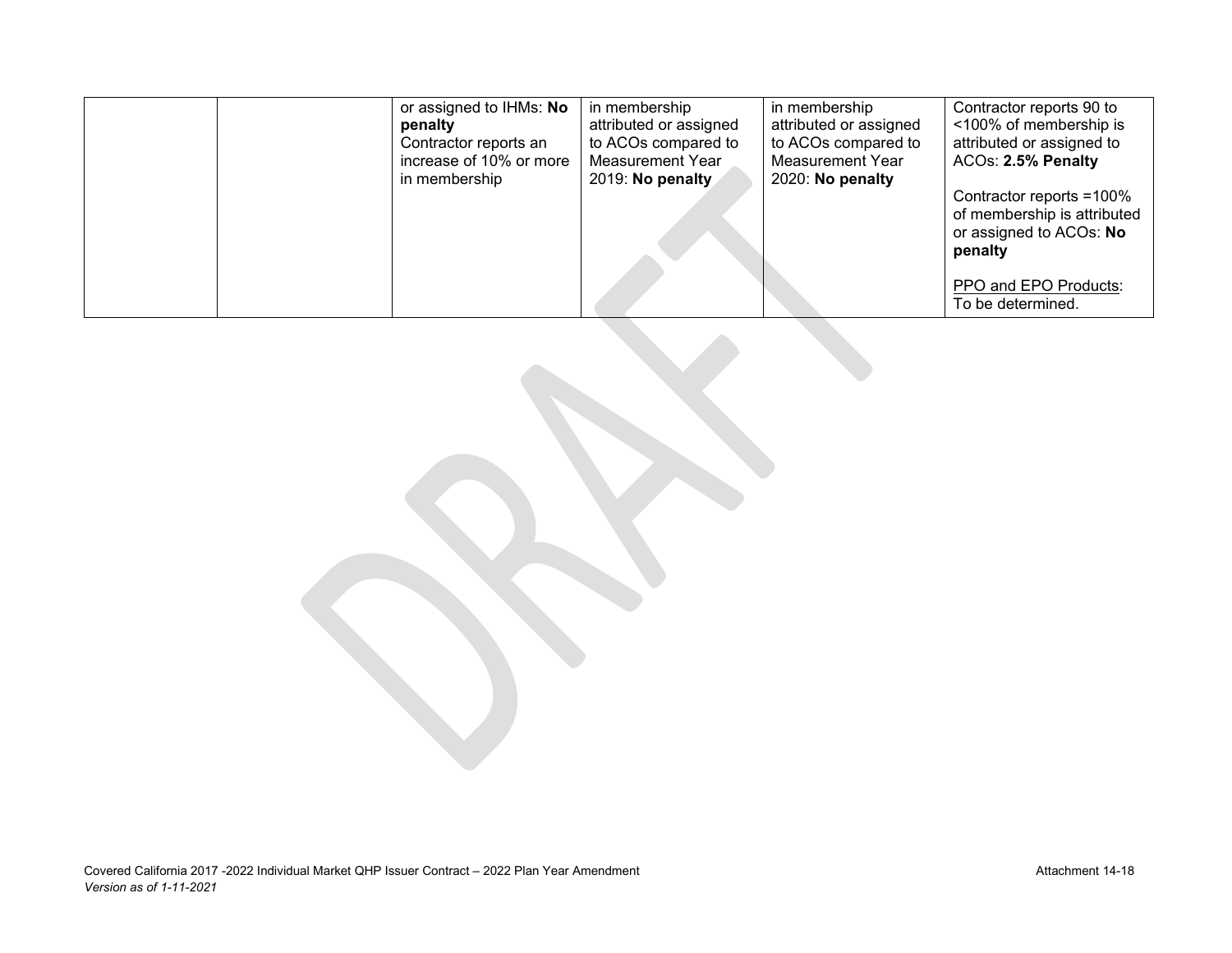## **Quality, Network Management and Delivery System Standards**

#### **Performance Standard 3.6**

#### **3.6 Appropriate Use of C-Sections – Attachment 7, Article 10, Section 10.04** – 5% of At-Risk Amount

Contractor shall adopt a payment methodology progressively to include all contracted physicians and hospitals serving Enrollees, such that by year end 2022, payment is structured to support only medically necessary care and there is no financial incentive to perform C-sections. Smart Care California has outlined three payment strategies to align payment with medically necessary use of C-sections:

- i. Adopt a blended case rate payment for both physicians and hospitals;
- Include a NTSV C-section metric in existing hospital and physician quality incentive programs; and
- iii. Adopt population-based payment models, such as maternity episode payment models.

Contractor shall report on its strategy and progress on adoption of the payment strategy annually.

| <b>Performance Requirements 3.6</b>    |                                     |                                                                                                                                                                                                                                 |                                                                                                                                                                                                                                 |                                                                                                                                                                                                                                                            |                                                                                                                                                                                                                                                                                      |  |  |  |
|----------------------------------------|-------------------------------------|---------------------------------------------------------------------------------------------------------------------------------------------------------------------------------------------------------------------------------|---------------------------------------------------------------------------------------------------------------------------------------------------------------------------------------------------------------------------------|------------------------------------------------------------------------------------------------------------------------------------------------------------------------------------------------------------------------------------------------------------|--------------------------------------------------------------------------------------------------------------------------------------------------------------------------------------------------------------------------------------------------------------------------------------|--|--|--|
| <b>Measurement</b>                     | <b>Measurement</b>                  | <b>Measurement Year</b>                                                                                                                                                                                                         | <b>Measurement Year</b>                                                                                                                                                                                                         | <b>Measurement Year 2021</b>                                                                                                                                                                                                                               | <b>Measurement Year 2022</b>                                                                                                                                                                                                                                                         |  |  |  |
| <b>Year 2017</b>                       | <b>Year 2018</b>                    | 2019                                                                                                                                                                                                                            | 2020                                                                                                                                                                                                                            | Expectation: All                                                                                                                                                                                                                                           | <b>Expectation:</b> All physicians                                                                                                                                                                                                                                                   |  |  |  |
| No Assessment<br>for Plan Year<br>2017 | No Assessment for<br>Plan Year 2018 | Expectation: All<br>physicians and<br>hospitals are re-<br>contracted with new<br>payment structure by<br>the end of 2019.<br>Performance Levels:<br>Contractor is unable to<br>demonstrate that >33%<br>of physicians and >33% | Expectation: All<br>physicians and<br>hospitals are re-<br>contracted with new<br>payment structure by<br>the end of 2020.<br>Performance Levels:<br>Contractor is unable to<br>demonstrate that >50%<br>of physicians and >50% | physicians and hospitals<br>are re-contracted with<br>new payment structure by<br>the end of 2021.<br>Performance Levels:<br>Contractor is unable to<br>demonstrate that >50% of<br>physicians and >50% of<br>hospitals have been re-<br>contracted to not | and hospitals are re-<br>contracted with new payment<br>structure by the end of 2022.<br>Performance Levels:<br>Contractor demonstrates that<br>0 to <25% of physicians and<br>0 to <25% of hospitals have<br>been re-contracted to not<br>incentivize NTSV C-section:<br>5% penalty |  |  |  |
|                                        |                                     | hospitals have been re-<br>contracted to not<br>incentivize NTSV C-<br>section: 4.5% penalty<br>Contractor<br>demonstrates that 33%<br>to 66% of physicians<br>and hospitals have<br>been re-contracted to                      | hospitals have been re-<br>contracted to not<br>incentivize NTSV C-<br>section: 4.5% penalty<br>Contractor<br>demonstrates that<br>≥50% to <80% of<br>physicians and ≥50% to<br><80% of hospitals have                          | incentivize NTSV C-<br>section: 4.5% penalty<br>Contractor demonstrates<br>that $\geq 50\%$ to <80% of<br>physicians and ≥50% to<br><80% of hospitals have<br>been re-contracted to not                                                                    | Contractor demonstrates that<br>between $25%$ and $\leq 50%$ of<br>physicians and between 25%<br>and <50% of hospitals have<br>been re-contracted to not<br>incentivize NTSV C-section:<br>3% penalty                                                                                |  |  |  |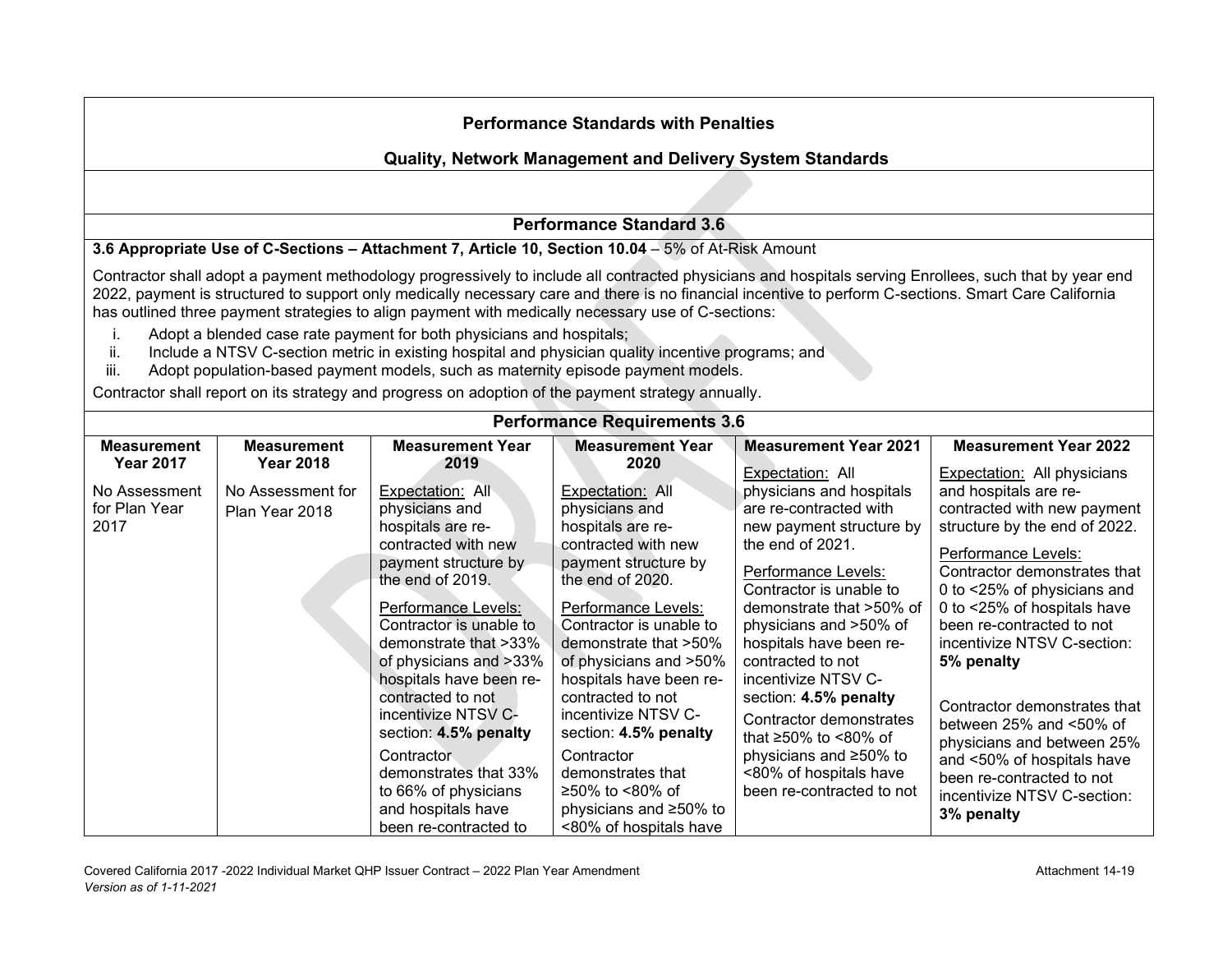|  | not incentivize NTSV C-<br>section: No penalty<br>Contractor<br>demonstrates that<br>>66% of physicians and<br>hospitals have been re-<br>contracted to not<br>incentivize NTSV C-<br>section: 4.5% credit | been re-contracted to<br>not incentivize NTSV C-<br>sections: No penalty<br>Contractor<br>demonstrates that<br>$\geq$ 80% of physicians and<br>hospitals have been re-<br>contracted to not<br>incentivize NTSV C-<br>sections: 4.5% credit | incentivize NTSV C-<br>sections: No penalty<br>Contractor demonstrates<br>that $\geq 80\%$ of physicians<br>and hospitals have been<br>re-contracted to not<br>incentivize NTSV C-<br>sections: 4.5% credit | Contractor demonstrates that<br>between 50% and $<75%$ of<br>physicians and between 50%<br>and <75% of hospitals have<br>been re-contracted to not<br>incentivize NTSV C-section:<br>1.5% penalty<br>Contractor demonstrates that<br>$\geq$ 75% of physicians and<br>≥75% hospitals have been<br>re-contracted to not<br>incentivize NTSV C-sections:<br>No penalty |
|--|------------------------------------------------------------------------------------------------------------------------------------------------------------------------------------------------------------|---------------------------------------------------------------------------------------------------------------------------------------------------------------------------------------------------------------------------------------------|-------------------------------------------------------------------------------------------------------------------------------------------------------------------------------------------------------------|---------------------------------------------------------------------------------------------------------------------------------------------------------------------------------------------------------------------------------------------------------------------------------------------------------------------------------------------------------------------|
|--|------------------------------------------------------------------------------------------------------------------------------------------------------------------------------------------------------------|---------------------------------------------------------------------------------------------------------------------------------------------------------------------------------------------------------------------------------------------|-------------------------------------------------------------------------------------------------------------------------------------------------------------------------------------------------------------|---------------------------------------------------------------------------------------------------------------------------------------------------------------------------------------------------------------------------------------------------------------------------------------------------------------------------------------------------------------------|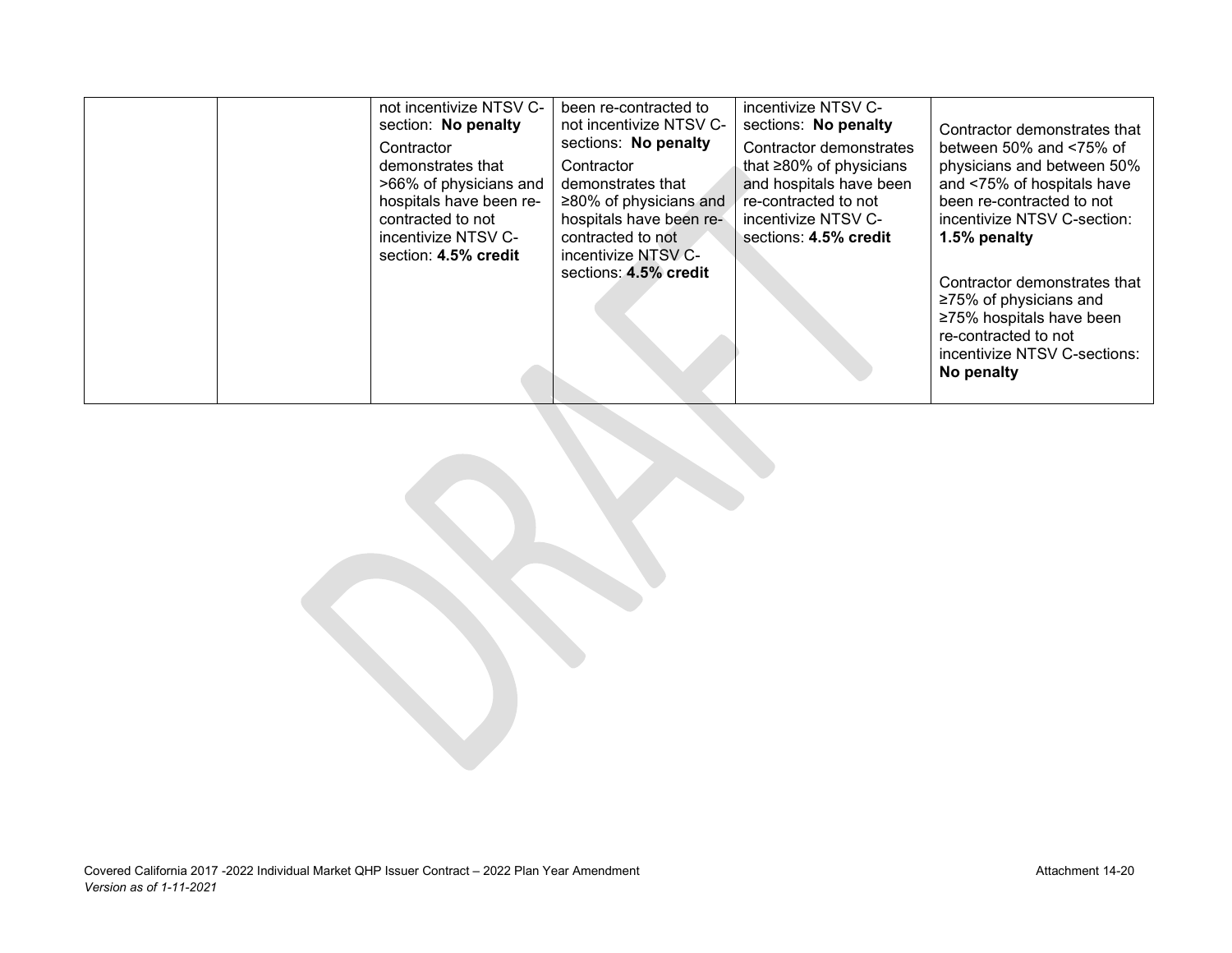## **Dental Quality Alliance (DQA) Pediatric Measure Set**

**Pilot Period:** January 1, 2021 – December 31, 2022

|     | <b>Measure</b>                    | <b>Description</b>                                                                                                                                                                           | <b>Numerator</b>                                                                                                                                                              | <b>Denominator</b>                                                                                                                                                                                                                                   | QDP<br>Performance<br>Rate                     | <b>Expectation</b> |
|-----|-----------------------------------|----------------------------------------------------------------------------------------------------------------------------------------------------------------------------------------------|-------------------------------------------------------------------------------------------------------------------------------------------------------------------------------|------------------------------------------------------------------------------------------------------------------------------------------------------------------------------------------------------------------------------------------------------|------------------------------------------------|--------------------|
| 4.1 | Utilization of<br><b>Services</b> | Percentage of all enrolled<br>children aged 0 - 1 who received<br>at least one dental service within<br>the reporting year.                                                                  | Unduplicated number of<br>enrolled children aged 0 - 1<br>who received at least one<br>dental service.                                                                        | Unduplicated number of all<br>enrolled children aged .0 - 1                                                                                                                                                                                          | <b>NUM/DEN</b>                                 | 10%                |
| 4.2 | Utilization of<br>Services        | Percentage of all enrolled<br>children aged 2 - under age 19<br>who received at least one dental<br>service within the reporting year.                                                       | Unduplicated number of<br>enrolled children aged 2-<br>under 19 who received at<br>least one dental service.                                                                  | Unduplicated number of all<br>enrolled children aged 2 -<br>under age 19.                                                                                                                                                                            | <b>NUM/DEN</b>                                 | 50%                |
| 4.3 | Oral<br>Evaluation                | Percentage of enrolled children.<br>under age 19 who received a<br>comprehensive or periodic oral<br>evaluation within the reporting<br>year.                                                | Unduplicated number of<br>enrolled children under age<br>19 who received a<br>comprehensive or periodic<br>oral evaluation as a dental<br>service.                            | Unduplicated number of<br>enrolled children under<br>age19.                                                                                                                                                                                          | <b>NUM/DEN</b>                                 | 50%                |
| 4.4 | Sealants in<br>10 year olds       | Percentage of enrolled children,<br>who have ever received sealants<br>on a permanent first molar tooth:<br>(1) at least one sealant and (2) all<br>four molars sealed by 10th<br>birthdate. | Unduplicated number of<br>enrolled children who ever<br>received sealants on a<br>permanent first molar tooth:<br>(1) at least one sealant and<br>(2) all four molars sealed. | Unduplicated number of<br>enrolled children with their<br>10 <sup>th</sup> birthdate in measurement<br>year. Exclude children who<br>received treatment<br>(restorations, extractions,<br>endodontic, prosthodontic,<br>and other dental treatments) | NUM1/DEN;<br>NUM2/DEN<br>(after<br>exclusions) | 40%                |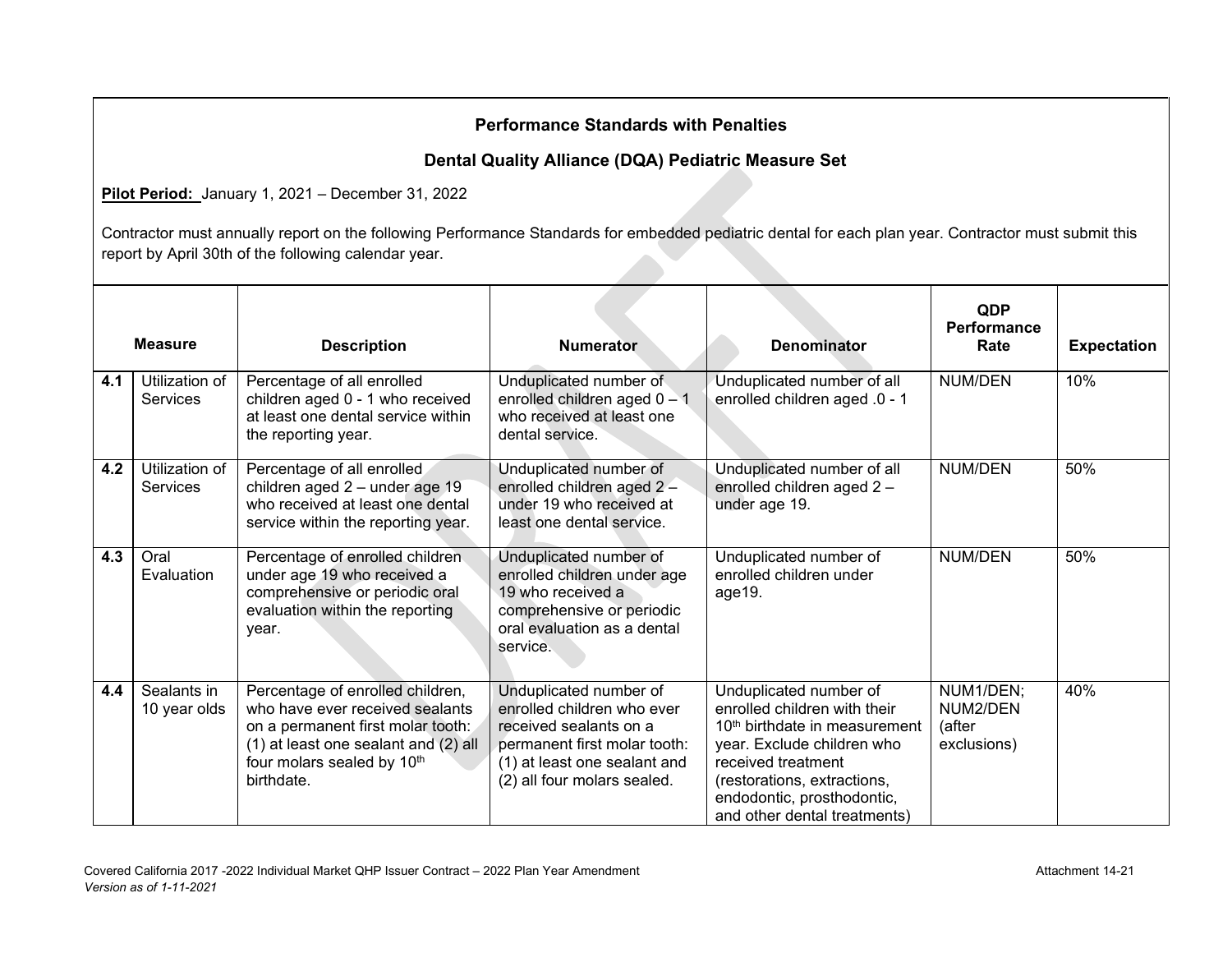## **Dental Quality Alliance (DQA) Pediatric Measure Set**

**Pilot Period:** January 1, 2021 – December 31, 2022

|     | <b>Measure</b>              | <b>Description</b>                                                                                                                                                                                            | <b>Numerator</b>                                                                                                                                                                  | <b>Denominator</b>                                                                                                                                                                                                                                                                                                                                          | <b>QDP</b><br><b>Performance</b><br>Rate       | <b>Expectation</b> |
|-----|-----------------------------|---------------------------------------------------------------------------------------------------------------------------------------------------------------------------------------------------------------|-----------------------------------------------------------------------------------------------------------------------------------------------------------------------------------|-------------------------------------------------------------------------------------------------------------------------------------------------------------------------------------------------------------------------------------------------------------------------------------------------------------------------------------------------------------|------------------------------------------------|--------------------|
|     |                             |                                                                                                                                                                                                               |                                                                                                                                                                                   | on all four first permanent<br>molars in the 48 months prior<br>to the 10 <sup>th</sup> birthdate.                                                                                                                                                                                                                                                          |                                                |                    |
| 4.5 | Sealants in<br>15 year olds | Percentage of enrolled children,<br>who have ever received sealants<br>on a permanent second molar<br>tooth: (1) at least one sealant and<br>(2) all four molars sealed by the<br>15 <sup>th</sup> birthdate. | Unduplicated number of<br>enrolled children who ever<br>received sealants on a<br>permanent second molar<br>tooth: (1) at least one<br>sealant and (2) all four<br>molars sealed. | Unduplicated number of<br>enrolled children with their<br>15 <sup>th</sup> birthdate in measurement<br>year. Exclude children who<br>received treatment<br>(restorations, extractions,<br>endodontic, prosthodontic,<br>and other dental treatments)<br>on all four second permanent<br>molars in the 48 months prior<br>to the 15 <sup>th</sup> birthdate. | NUM1/DEN;<br>Num2/DEN<br>(after<br>exclusions) | 40%                |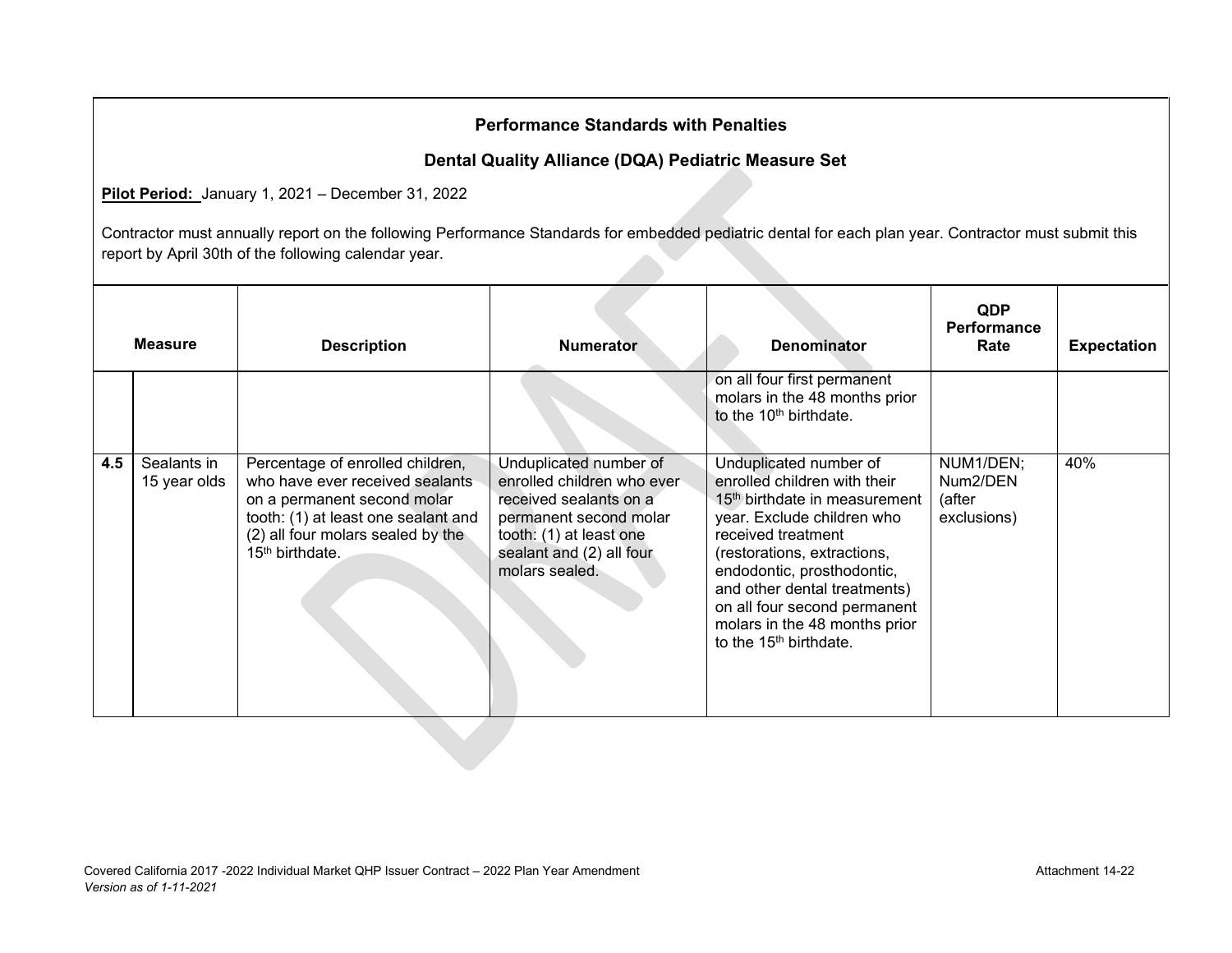## **Dental Quality Alliance (DQA) Pediatric Measure Set**

**Pilot Period:** January 1, 2021 – December 31, 2022

|     | <b>Measure</b>                                                                                              | <b>Description</b>                                                                                                                                                                                     | <b>Numerator</b>                                                                                                                                                                                             | <b>Denominator</b>                                                                                                | <b>QDP</b><br><b>Performance</b><br>Rate | <b>Expectation</b>                                |
|-----|-------------------------------------------------------------------------------------------------------------|--------------------------------------------------------------------------------------------------------------------------------------------------------------------------------------------------------|--------------------------------------------------------------------------------------------------------------------------------------------------------------------------------------------------------------|-------------------------------------------------------------------------------------------------------------------|------------------------------------------|---------------------------------------------------|
| 4.6 | Topical<br>Fluoride for<br>Children at<br>Elevated<br><b>Caries Risk</b>                                    | Percentage of enrolled children<br>aged 1-18 years who are at<br>"elevated" risk (i.e. "moderate" or<br>"high") who received at least 2<br>topical fluoride applications within<br>the reporting year. | Unduplicated number of<br>enrolled children aged 1-18<br>years who are at "elevated"<br>risk (i.e. "moderate" or<br>"high") who received at least<br>2 topical fluoride applications<br>as a dental service. | Unduplicated number of<br>enrolled children aged 1-18<br>years at "elevated" risk (i.e.<br>"moderate" or "high"). | <b>NUM/DEN</b>                           | 50%                                               |
| 4.7 | Ambulatory<br>Care<br>Sensitive<br>Emergency<br>Department<br>Visits for<br>Dental<br>Caries in<br>Children | Number of emergency<br>department (ED) visits for caries-<br>related reasons per 100,000<br>member months for all enrolled<br>children.                                                                | Number of ED visits with<br>caries-related diagnosis<br>code among all enrolled<br>children.                                                                                                                 | All member months for<br>enrollees 0 through 18 years<br>during the reporting year.                               | (NUM/DEN) x<br>100,000                   | Monitoring<br>until claims<br>data is<br>received |